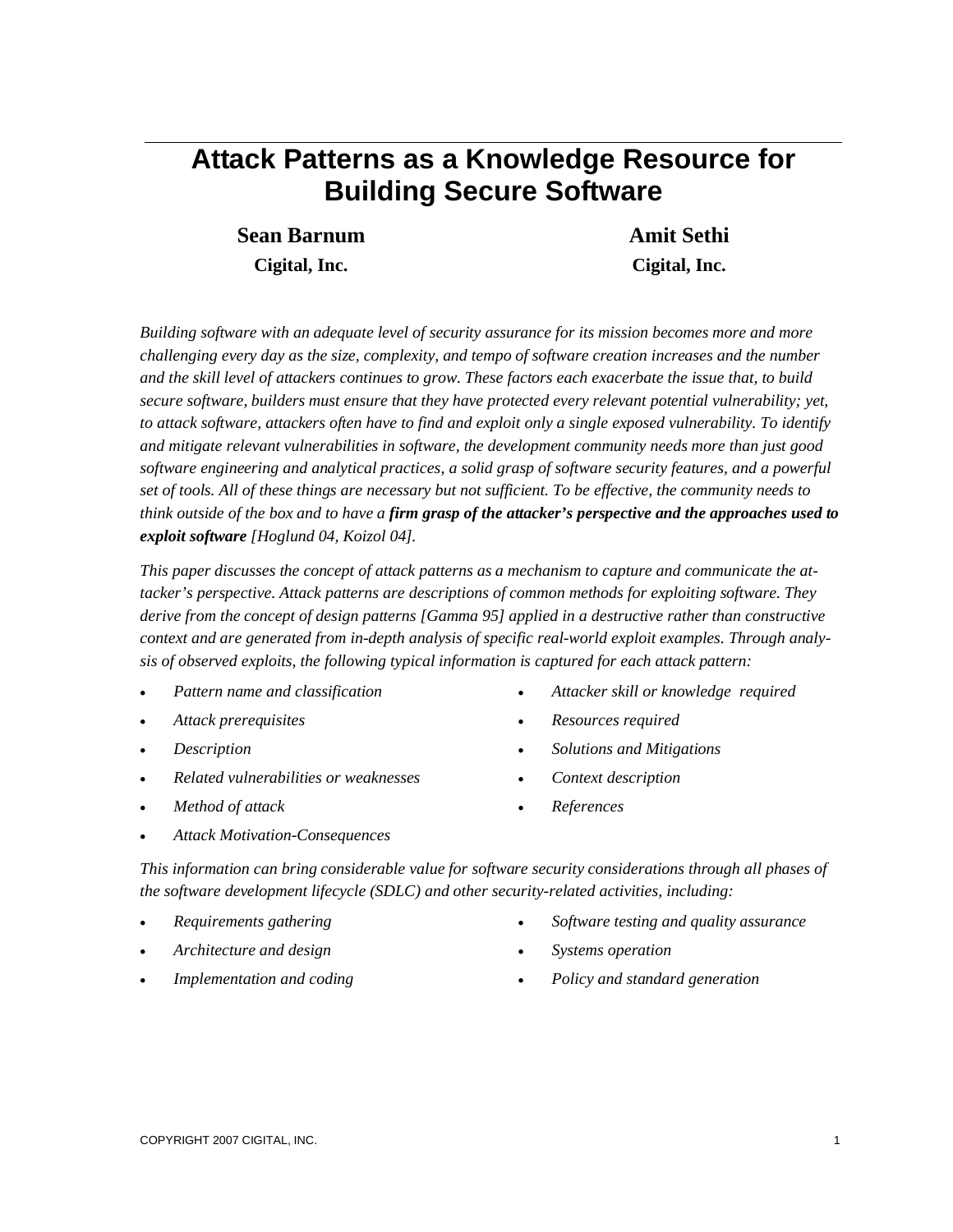## **1.1 Introduction**

This paper introduces the concept, generation, and usage of attack patterns as a valuable knowledge tool in the design, development, and deployment of secure software.

Design patterns are a familiar tool used by the software development community to help solve recurring problems encountered during software development [Gamma 95]. These patterns attempt to address headon the thorny problems of secure, stable, and effective software architecture and design. Since the introduction of design patterns, many other types of patterns relevant to software have been conceived, including a relatively new construct known as attack patterns [Hoglund 04].

Attack patterns apply the problem-solution paradigm of design patterns in a destructive rather than constructive context. Here, the common problem targeted by the pattern represents the objective of the software attacker, and the pattern's solution represents common methods for performing the attack. Techniques for exploiting software tend to be few and fairly specific [Hoglund 04]. Attack patterns describe the techniques that attackers may use to break software.

The incentive behind using attack patterns is that software developers must think like attackers to anticipate threats and thereby effectively secure their software. Due to the absence of information about software security in many curricula and the traditional shroud of secrecy surrounding exploits, software developers are often ill-informed in the field of software security and especially software exploitation. The concept of attack patterns can be used to teach the software development community how software is exploited in reality and to implement proper ways to avoid the attacks.

Often, security policy also lacks a comprehensive understanding of the issues surrounding software security, as developers have a natural propensity to think in terms of features and functions. Widely accepted and implemented policies that tout encryption as a silver bullet for security problems are an example. Company representatives commonly reassure clients that their data are protected because the database in which it is stored is encrypted. With the hype surrounding firewalls and encryption, it is difficult for the software development community to learn how to actually build secure software. This paper will demonstrate the use of one key tool for effectively building secure software in the absence of any silver bullets.

## **Terminology**

A lot of terminology used in software security has not been standardized. Different publications use different terminology to describe the same concepts and sometimes even use the same terminology to describe different concepts. Furthermore, marketing literature often misuses security-related terms to sell particular products, adding to the confusion surrounding software security. This section attempts to mitigate the issue for the purposes of this paper. It will briefly describe the essential terminology used, which is mostly borrowed from *Exploiting Software* [Hoglund 04]. The Attack Patterns Glossary should be consulted for a more complete list of terminology used in this paper.

**target software** Target software is software that is the target of an attack.

**target host** A target host is the computer or platform that is running the target software of an attack. A host may be attacked through the interfaces provided by the target software or through

COPYRIGHT 2007 CIGITAL, INC. 2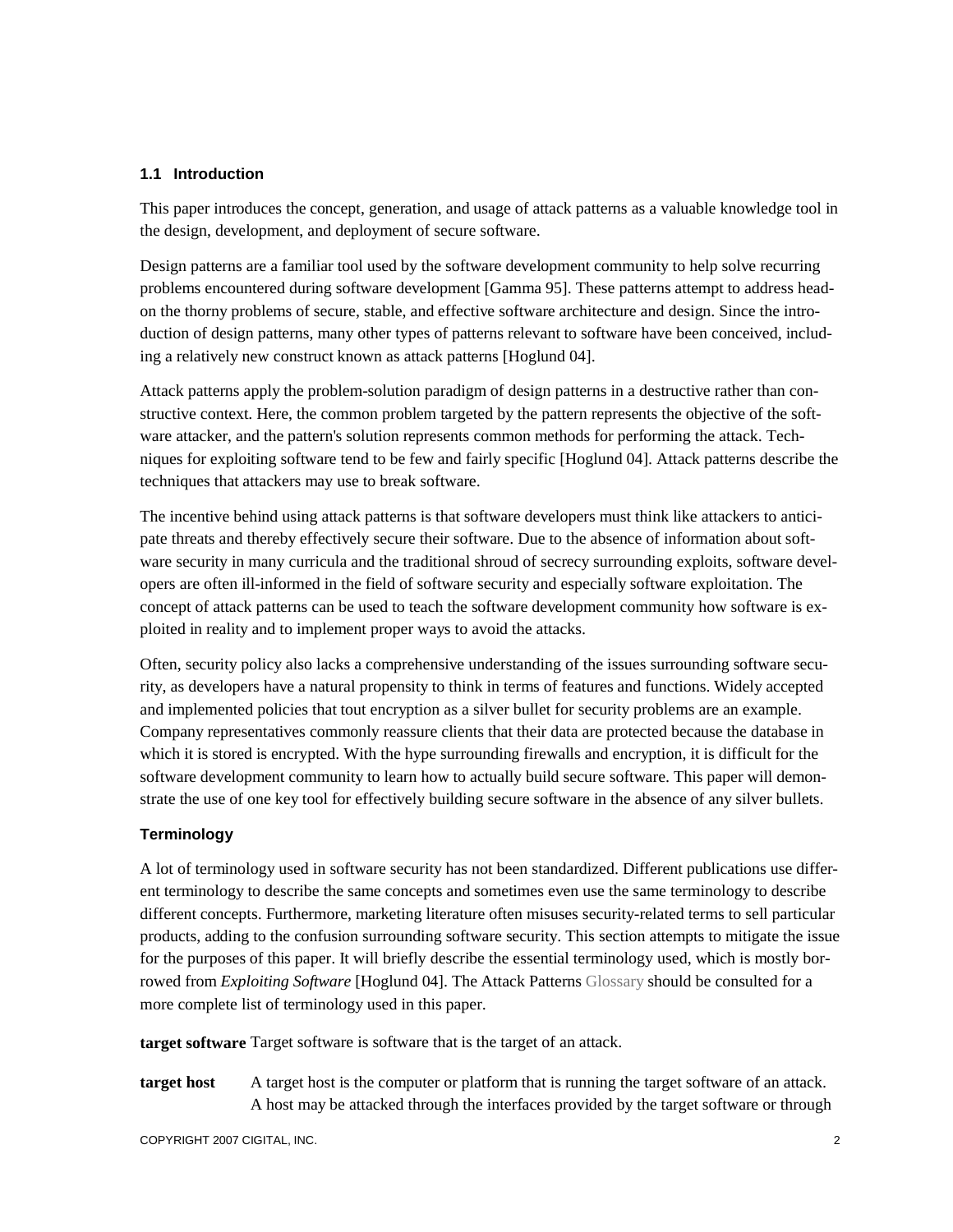purely network-based attack mechanisms.

- **exploit** An exploit is a technique or software code (often in the form of scripts) that takes advantage of a vulnerability or security weakness in a piece of target software.
- **attack** An attack is the act of carrying out an exploit.
- **attacker** An attacker is the person or agent that actually executes an attack. Attackers may range from very unskilled individuals leveraging automated attacks developed by others ("script kiddies") to well-funded government agencies or even organized criminals with extensive software backgrounds.
- **attack pattern** An attack pattern is a general framework for carrying out a particular type of attack, such as a method for exploiting a buffer overflow or an interposition attack that leverages certain kinds of architectural weaknesses. In this paper, an attack pattern describes the approach used by attackers to generate an exploit against software.

## **Context**

Before beginning a discussion on attack patterns, we first need to discuss why attack patterns are important. Attack patterns provide a way for software developers to learn about how their software may be attacked. Armed with knowledge about possible or probable attacks, developers can take steps to mitigate the likelihood or impact of these attacks.

## *Challenges*

Many challenges inhibit the development of secure software. These challenges include

- the actual difficulty of building secure software,
- market forces that favor functionality and time to market over security, and
- a significant knowledge gap between the "black hat"1

# The Attacker's Advantage

The primary challenge in building secure software is that it is much easier to find vulnerabilities in software than it is to make software secure. As an analogy, consider a bank vault. Its designers need to ensure that it is safe against many different types of attacks, not just the seemingly obvious ones. It must generally be safe against mechanical attacks (e.g., using bulldozers), explosives, and safe cracking, to name a few, while still maintaining usability (i.e., allowing authorized personnel to enter, having sufficient ventilation and lighting). This is clearly not a trivial task. However, the attacker may simply need to find one exploitable vulnerability to achieve his or her goal of entering the vault. The attacker may try to access the vault through various potential means, including through the main entrance by cracking the safe combination, through the ceiling, by digging underground, by entering through the ventilation system, by bribing

<sup>1</sup> The term "black hat" invokes the old western movie imagery of the villain in the black cowboy hat and is used to describe individuals who maliciously attack software. attacking community and the defending software development community with a lack of basic awareness of security issues and solutions.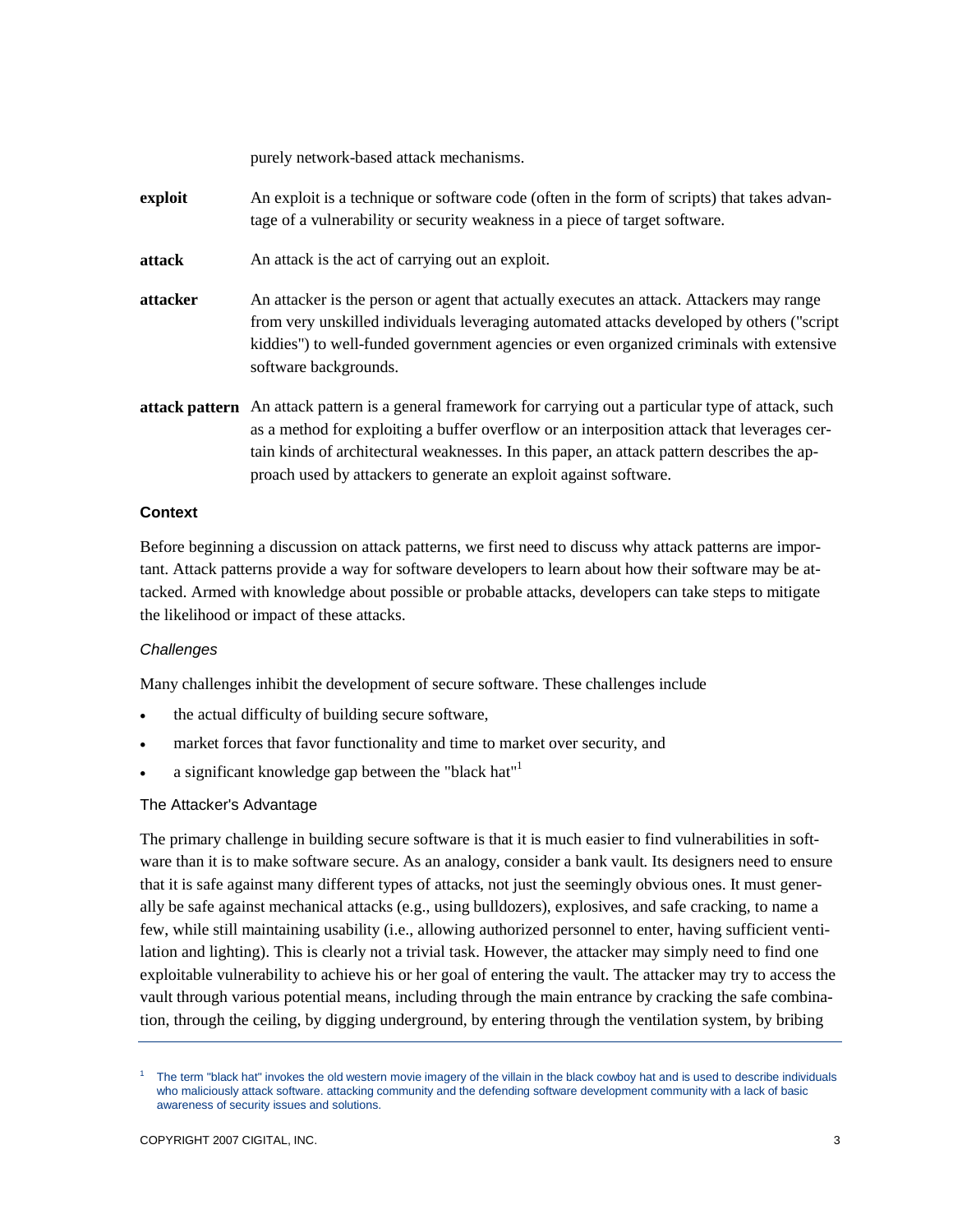an authorized employee to open the vault, or by creating a small fire in the bank while the vault is open to cause all employees to flee in panic. Given these realities, it is evident that building and maintaining bank vault security is typically much more difficult than breaking into one.

Building secure software has similar issues, but the problem is exacerbated by the virtuality of software. With many systems, the attacker may actually possess the software (obtaining a local copy to attack is often trivial) or could attack it from anywhere in the world through networks. With the ability to attack remotely and without physical access, attacks become much easier. Audit trails may not be sufficient to catch attackers after an attack takes place, because attackers could leverage the anonymity of an unsuspecting user's wireless network or public computers to launch attacks.

Given the greater risks that software faces compared to physical objects, it is essential that software be built with security in mind. To do this, the developers must have a solid understanding of the attacker's perspective to anticipate and thwart expected types of attacks. This is especially true when the assets protected by the software are just as valuable as physical assets protected in bank vaults. Just as bank vaults are built considering all known high-risk attacks that they may face, software should be built considering all applicable known types of attack.

## Functionality Over Security

Another challenge is market forces that demand software developers to maximize functionality and minimize time to market. Functionality is what generally sells software, and security is usually treated as an afterthought. Because users do not see most security capabilities, they are not usually considered a priority.

The most successful products tend to be those that offer the most functionality and enter the market before their competitors'. Unfortunately, this holds true for security products such as encryption software, antivirus software, firewall software, etc. The products offering the best functionality are often chosen over the ones that offer the best security. Because of this, more and more systems are being exploited with significant newsworthy consequences. As time passes, the shortsightedness of this approach is becoming clear to the industry, but it will still remain a challenge for many years to come.

# The Knowledge Gap

A final central challenge in the area of software security arises from the fact that attackers have been learning how to exploit software for several decades, but the general software development community has not kept up with the knowledge that attackers have gained. This knowledge gap is also evident in the difference of perspective between attackers with their cynical deconstructive view and developers with their happy-go-lucky "you're not supposed to do that" view. The problem continues to grow in part because of the traditional fear that teaching how software is exploited could actually reduce the security of software by helping the existing attackers and even potentially creating new ones. The software development community hoped, in the past, that obscurity would keep the number of attackers relatively small. This assumption has been shown to be a poor one, and some elements of the community are now beginning to look for more effective methods of addressing this problem.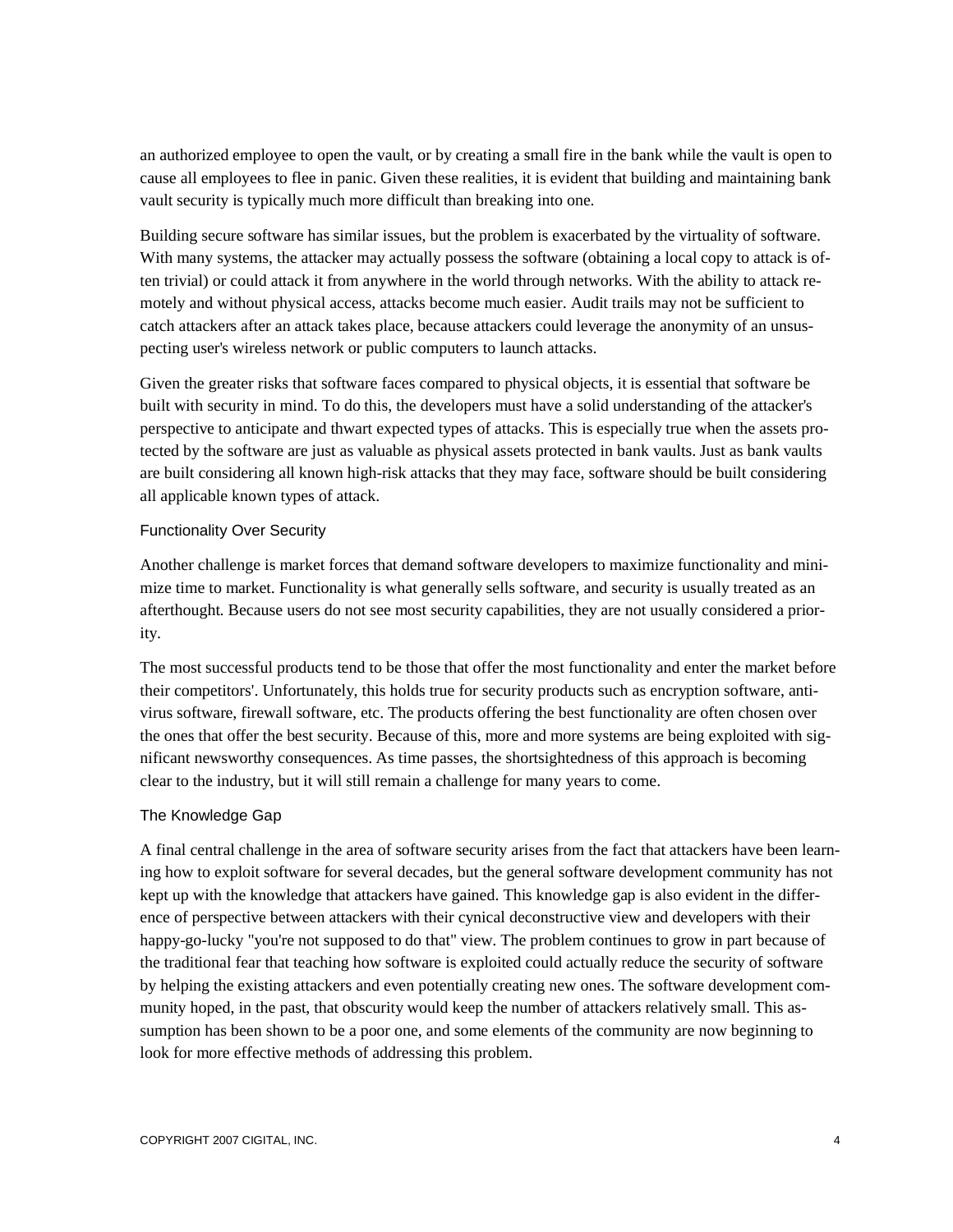Of course, many other issues pose challenges for software security, but the challenges described here are among the most significant. A basic understanding of the attacker's perspective will help to address these challenges.

## *Solution*

One potential solution to these challenges is using attack patterns to help others understand the attacker's perspective. The black hat community is already well-versed in the techniques used to attack software, but the software development community is not generally educated in the ways in which software is exploited. Attack patterns provide a coherent way of teaching designers and developers how their systems may be attacked and how they can effectively defend them.

A common problem is that software developers try to harden small pieces of software while leaving gaping holes in the big picture. For instance, a developer may use 256-bit AES encryption to secure data but then store the key in the application itself. An attacker will of course choose the easiest way to break software. If an attacker needs the key, he/she will not attempt a brute force attack (computationally infeasible) or cryptanalysis (unlikely to be successful). The attacker will simply obtain the key from the code (very easy).

Likewise, builders of secure physical systems, based on centuries of experience, generally know that attackers always choose the easiest way to achieve their goal. As an analogy, a burglar breaking into a house will not pick the lock(s) on the front door and try to guess the code to the security system if he/she can instead cut the phone line to the house (thus disabling the security system) and break a window to gain access to the inside. Thus, the task of making a house more secure should not involve only better locks and longer security system unlocking codes; they should also involve things like stronger windows and cellular backups for the security system (note that cellular signals also can be jammed, although it is currently not quite as easy as cutting a wire), which can help mitigate known likely attacks. Unless software developers understand similar issues in software security, they cannot effectively build secure software.

Attack patterns help to categorize attacks in a meaningful way, such that problems and solutions can be discussed effectively. Instead of taking an ad hoc approach to software security, attack patterns can identify the types of known attacks to which an application could be exposed so that mitigations can be built into the application.

Another benefit of attack patterns is that they contain sufficient detail about how attacks are carried out to enable developers to help prevent them. Attack patterns, however, do not typically contain inappropriately specific details about the actual exploits to ensure that they do not help educate less skilled members of the black hat community (e.g, script kiddies). Information from attack patterns generally cannot be used directly to create automated exploits.

Of course, attack patterns are not the only useful tool for building secure software. Many other tools, such as misuse/abuse cases, security requirements, threat models, knowledge of common weaknesses and vulnerabilities, coding rules, and attack trees, can help. Attack patterns play a unique role amid this larger architecture of software security knowledge and techniques and will be the focus of this paper.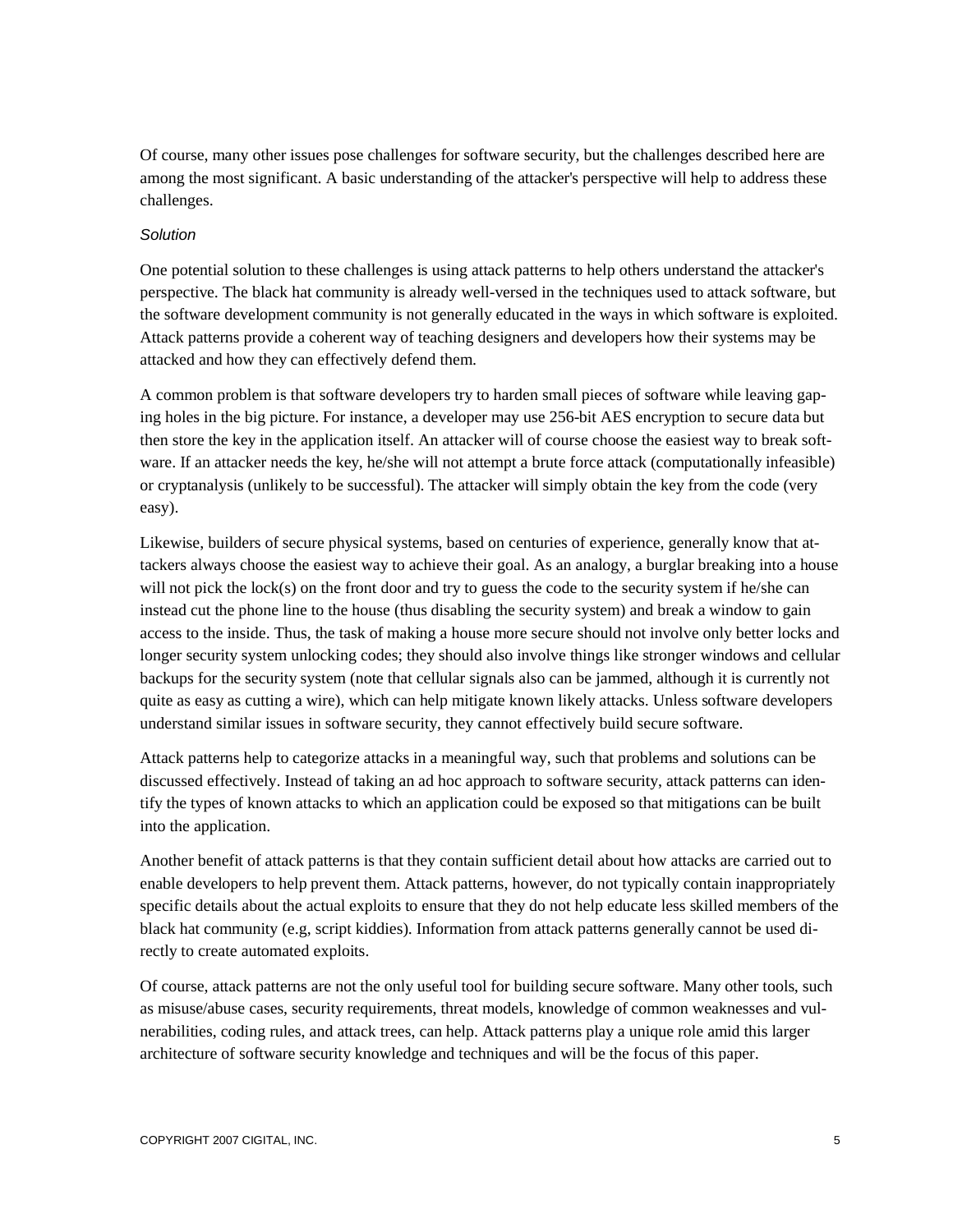## **Background**

## *Origins*

The concept of attack patterns was derived from the notion of design patterns introduced by Christopher Alexander during the 1960s and 1970s and popularized by Erich Gamma, Richard Helm, Ralph Johnson, and John Vlissides in the book *Design Patterns: Elements of Reusable Object-Oriented Software* [Gamma 95]. The book discusses vetted solutions to specific problems encountered in object-oriented software design and how to package these solutions for broad leverage in the form of design patterns. A design pattern captures the context and high-level detail of a general repeatable solution to a commonly occurring problem in software design. It is not a low-level design that can be transformed directly into code; it is a description of how to solve a problem that can be used in many situations. Examples of design patterns include the singleton pattern and the iterator pattern. Discussion of these and other specific design patterns is out of scope for this paper but constitutes recommended reading for anyone desiring a full foundational grounding in the context behind attack patterns.

Since the introduction of design patterns, the pattern construct has been applied to many other areas of software development. One of these areas is software security and representation of the attacker's perspective in the form of attack patterns. The term "attack patterns" was coined in discussions among software security thought-leaders starting around 2001, introduced in the paper *Attack Modeling for Information Security and Survivability* [Moore 01] and was brought to the broader industry in greater detail and with a solid set of specific examples by Greg Hoglund and Gary McGraw in 2004 in their book *Exploiting Software: How to Break Code*.

Since the publication of *Exploiting Software*, several individuals and groups throughout the industry have tried to push the concept forward with varying success. These efforts faced challenges like the lack of a common definition and schema for attack patterns, a lack of diversity in the targeted areas of analysis by the various groups involved, and a lack of any independent body to act as the collector and disseminator of common attack pattern catalogues. This paper, as part of the Build Security In effort sponsored by the U.S. Department of Homeland Security, attempts to provide some coherence of definition and structure. Efforts such as the ongoing DHS-sponsored Common Attack Pattern Enumeration and Classification (CAPEC) initiative will collect and make available to the public core sets of attack pattern instances.

## *Concept*

An attack pattern is an abstraction mechanism for describing how a type of observed attack is executed. Following the pattern paradigm, it also provides a description of the context where it is applicable and then, unlike typical patterns, it gives recommended methods of mitigating the attack. In short, an attack pattern is a blueprint for an exploit. We propose that an attack pattern should typically include the following information:

- **Pattern Name and Classification**: A unique, descriptive identifier for the pattern.
- **Attack Prerequisites**: What conditions must exist or what functionality and what characteristics must the target software have, or what behavior must it exhibit, for this attack to succeed?
- **Description:** A description of the attack including the chain of actions taken.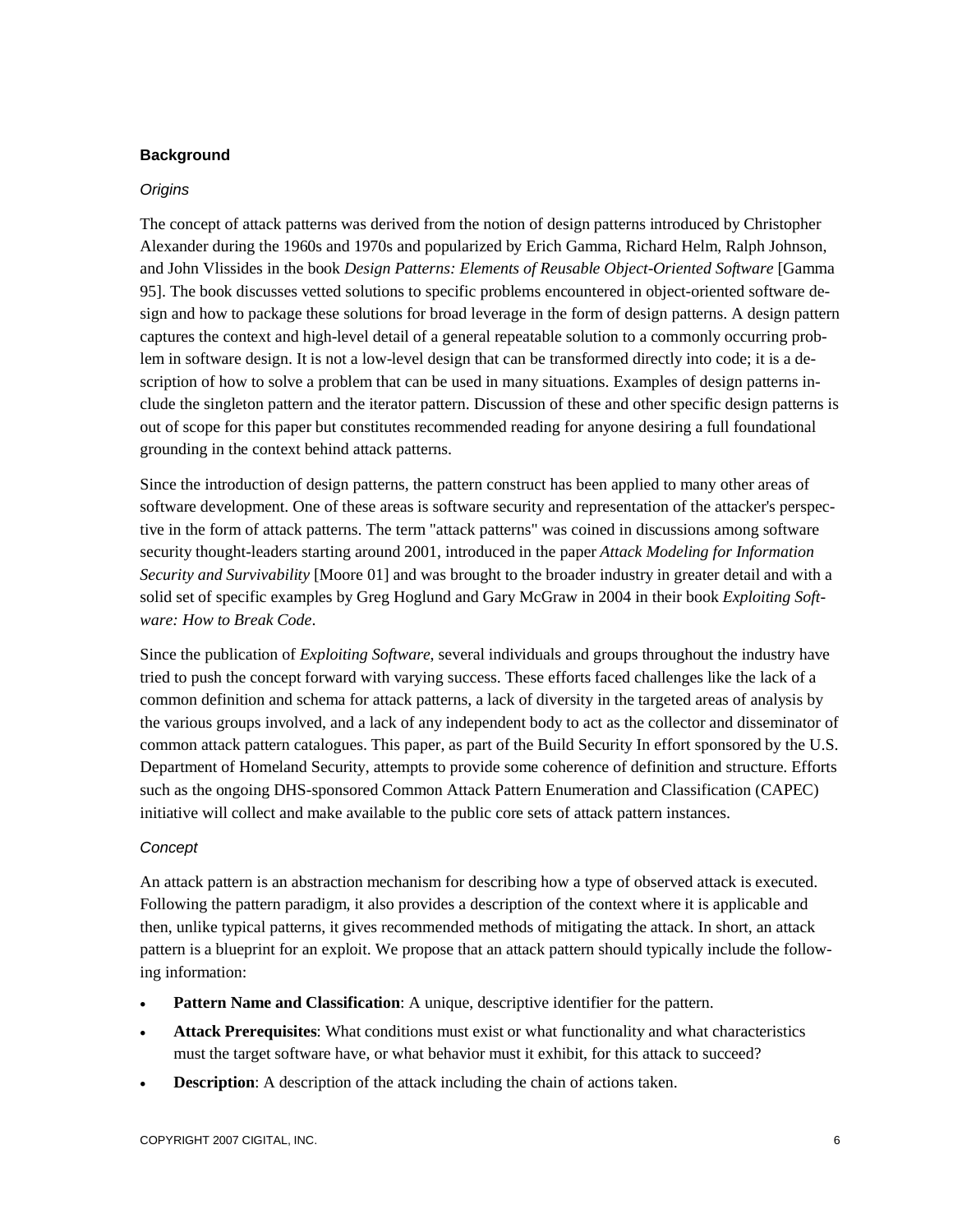- **Related Vulnerabilities or Weaknesses**: What specific vulnerabilities or weaknesses (see the glossary for definitions) does this attack leverage? Specific vulnerabilities should reference industrystandard identifiers such as Common Vulnerabilities and Exposures (CVE) number, US-CERT number, etc. Specific weaknesses (underlying issues that may cause vulnerabilities) should reference industry-standard identifiers such as the Common Weakness Enumeration (CWE).
- **Method of Attack**: What is the vector of attack used (e.g., malicious data entry, maliciously crafted file, protocol corruption)?
- **Attack Motivation-Consequences**: What is the attacker trying to achieve by using this attack? This is not the end business/mission goal of the attack within the target context but rather the specific technical result desired that could be leveraged to achieve the end business/mission objective. This information is useful for aligning attack patterns to threat models and for determining which attack patterns from the broader set available are relevant for a given context.
- **Attacker Skill or Knowledge Required**: What level of skill or specific knowledge must the attacker have to execute such an attack? This should be communicated on a rough scale (e.g., low, moderate, high) as well as in contextual detail of what type of skills or knowledge are required.
- **Resources Required:** What resources (e.g., CPU cycles, IP addresses, tools, time) are required to execute the attack?
- **Solutions and Mitigations**: What actions or approaches are recommended to mitigate this attack, either through resistance or through resiliency?
- **Context Description**: In what technical contexts (e.g., platform, OS, language, architectural paradigm) is this pattern relevant? This information is useful for selecting a set of attack patterns that are appropriate for a given context.
- **References**: What further sources of information are available to describe this attack?

Two examples of attack patterns are provided below [Hoglund 04]:

- 1. **Pattern name and classification**: Make the Client Invisible
	- **Attack Prerequisites**: The application must have a multi-tiered architecture with a division between client and server.
	- **Description**: This attack pattern exploits client-side trust issues that are apparent in the software architecture. The attacker removes the client from the communication loop by communicating directly with the server. This could be done by bypassing the client or by creating a malicious impersonation of the client.
	- **Related Vulnerabilities or Weaknesses**: CWE–Man-in-the-Middle (MITM), CWE- Origin Validation Error, CWE- Authentication Bypass by Spoofing, CWE- No Authentication for Critical Function, CWE- Reflection Attack in an Authentication Protocol
	- **Method of Attack**: Direct protocol communication with the server.
	- **Attack Motivation-Consequences**: Potentially information leak, data modification, arbitrary code execution, etc. These can all be achieved by bypassing authentication and filtering accomplished with this attack pattern.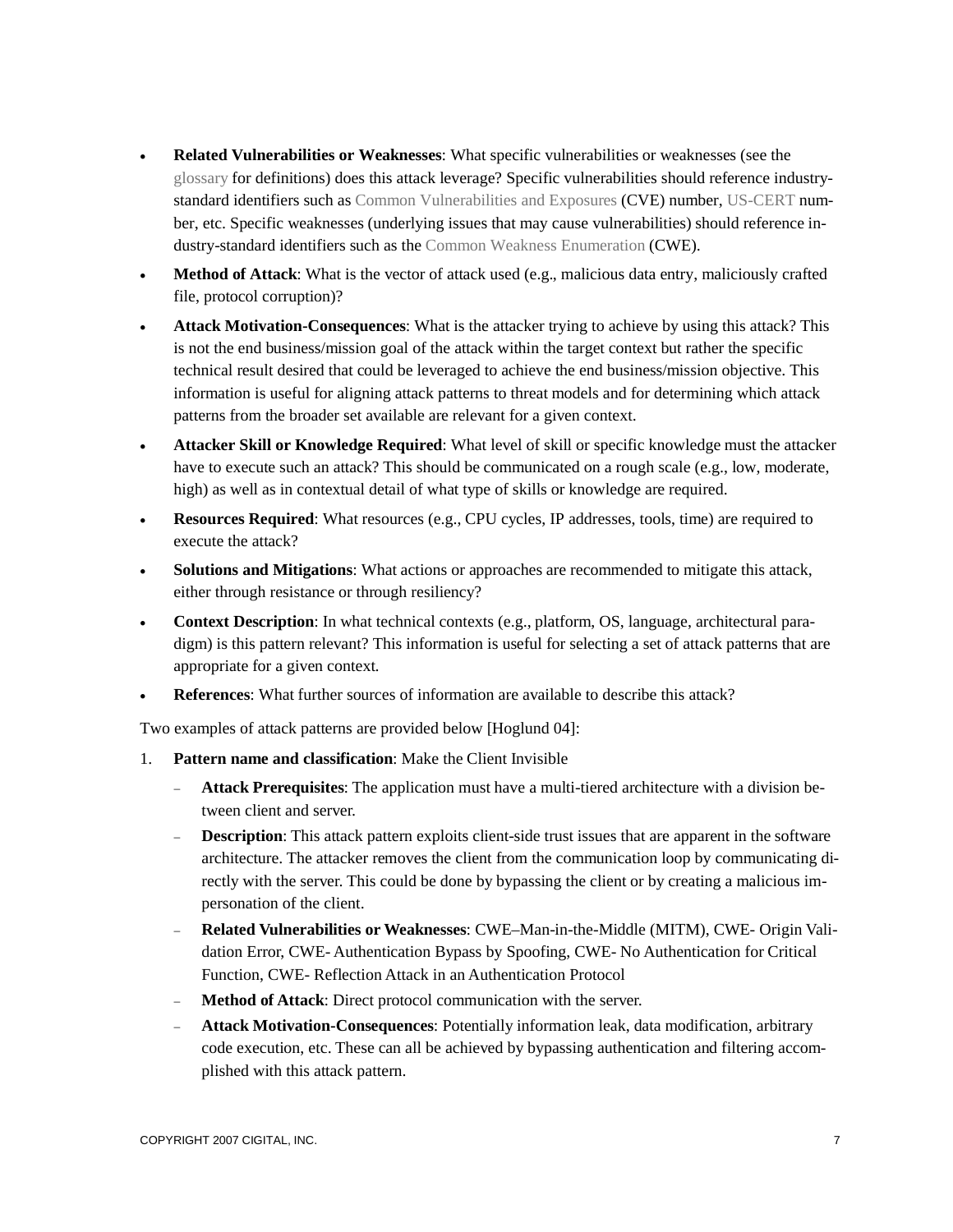- **Attacker Skill or Knowledge Required**: Finding and initially executing this attack requires a moderate skill level and knowledge of the client-server communications protocol. Once the vulnerability is found, the attack can be easily automated for execution by far less skilled attackers. Skill level for leveraging follow-on attacks can vary widely depending on the nature of the attack.
- **Resources Required**: None, although protocol analysis tools and client impersonation tools such as netcat can greatly increase the ease and effectiveness of the attack.
- **Solutions and Mitigations**:
- Increase Resistance to Attack: Utilize strong two-way authentication for all communication between client and server. This option could have significant performance implications.
- Increase Resilience to Attack: Minimize the amount of logic and filtering present on the client; place it on the server instead. Use white lists on server to filter and validate client input.
- **Context Description**: "Any raw data that exist outside the server software cannot and should not be trusted. Client-side security is an oxymoron. Simply put, all clients will be hacked. Of course the real problem is one of client-side trust. Accepting anything blindly from the client and trusting it through and through is a bad idea, and yet this is often the case in server-side design" [Hoglund 04].
- **References**: *Exploiting Software: How to Break Code*, p.150 [Hoglund 04].
- 2. **Pattern name and classification**: Shell Command Injection—Command Delimiters
	- **Attack Prerequisites**: The application must pass user input directly into a shell command.
	- **Description**: Using the semicolon or other off-nominal characters, multiple commands can be strung together. Unsuspecting target programs will execute all the commands. An example may be when authenticating a user using a web form, where the username is passed directly to the shell as in:
		- $exec("cat data_log" + userInput + ".dat")$
	- The "+" sign denotes concatenation. The developer expects that the user will only provide a username. However, a malicious user could supply "username.dat; rm –rf /;" as the input to execute the malicious commands on the machine running the target software. Similar techniques are also used for other attacks such as SQL injection. In the above case, the actual commands passed to the shell will be:
		- cat data\_log\_username.dat; rm –rf /; .dat
	- The first command may or may not succeed; the second command will delete everything on the file system to which the application has access, and success/failure of the last command is irrelevant.
	- **Related Vulnerabilities or Weaknesses**: CWE-OS Command Injection, CVE-1999-0043, CVE-1999-0067, CVE-1999-0097, CVE-1999-0152, CVE-1999-0210, CVE-1999-0260, 1999-0262, CVE-1999-0279, CVE-1999-0365, etc.
	- **Method of Attack**: By injecting other shell commands into other data that are passed directly into a shell command.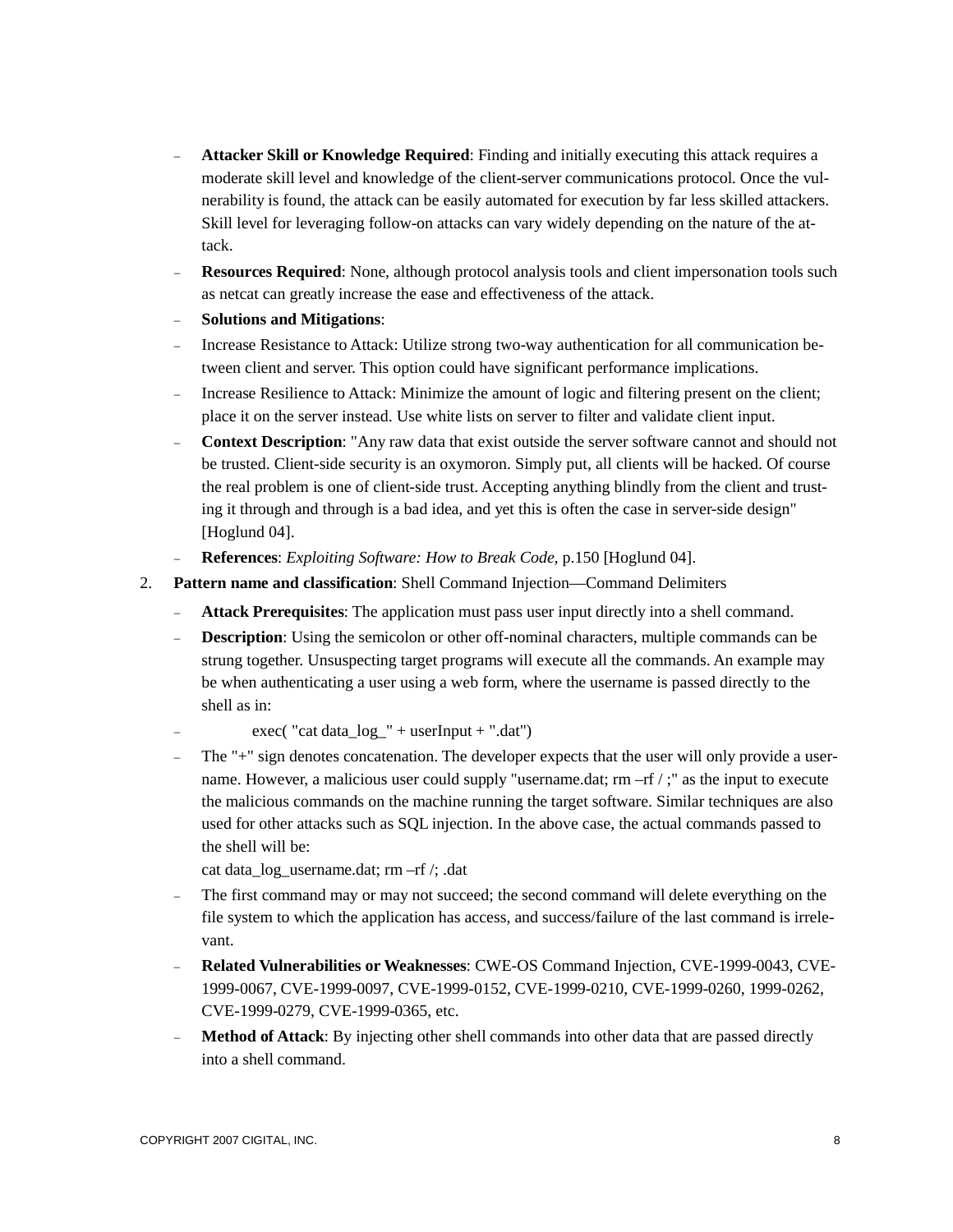- **Attack Motivation-Consequences**: Execution of arbitrary code. The attacker wants to use the target software, which has more privilege than the attacker, to execute some commands that he/she does not have privileges to execute.
- **Attacker Skill or Knowledge Required**: Finding and exploiting this vulnerability does not require much skill. A novice with some knowledge of shell commands and delimiters can perform a very destructive attack. A skilled attacker, however, may be required to subvert simple countermeasures such as rudimentary input filtering.
- **Resources Required**: No special or extensive resources are required for this attack.
- **Solutions and Mitigations**: Define valid inputs to all fields and ensure that the user input is always valid. Also perform white-list and/or black-list filtering as a backup to filter out known command delimiters.
- **Context Description**: OS: UNIX.
- **References**: *Exploiting Software* [Hoglund 04].

Note that an attack pattern is not overly generic or theoretical. The following is not an attack pattern: "writing outside array boundaries in an application can allow an attacker to execute arbitrary code on the computer running the target software." The statement does not identify what type of functionality and specific weakness is targeted or how malicious input is provided to the application. Without that information, the statement is not particularly useful and cannot be considered an attack pattern.

An attack pattern is also not an overly specific attack that only applies to a particular application. For instance, "When the PATH environment variable is set to a string of length greater than 128, the application foo executes the code at the memory location pointed to by characters 132, 133, 134, and 135 in the environment variable." This amount of specificity is dangerous to disclose and provides limited benefit to the software development community. It is dangerous because it enables black hats to more easily attack particular software without requiring much thought. It is of limited benefit to the software development community because it does not help them discover and fix vulnerabilities in other applications or even fix other similar vulnerabilities in the same application.

Though not broadly required or typical, it can be valuable to adorn attack patterns where possible and appropriate with other useful reference information such as:

- **Examples-Instances**: Explanatory examples or demonstrative exploit instances of this type of attack. They are intended to help the reader understand the nature, context and variability of the attack in more practical and concrete terms.
- **Source Exploits**: From which specific exploits (e.g., malware, cracks) was this pattern derived and which shows an example?
- **Related Attack Patterns**: What other attack patterns affect or are affected by this pattern?
- **Relevant Design Patterns**: What specific design patterns are recommended as providing resistance or resilience to this attack, or which design patterns are not recommended as they are particularly susceptible to this attack?
- **Relevant Security Patterns**: What specific security patterns are recommended to provide resistance or resilience to this attack?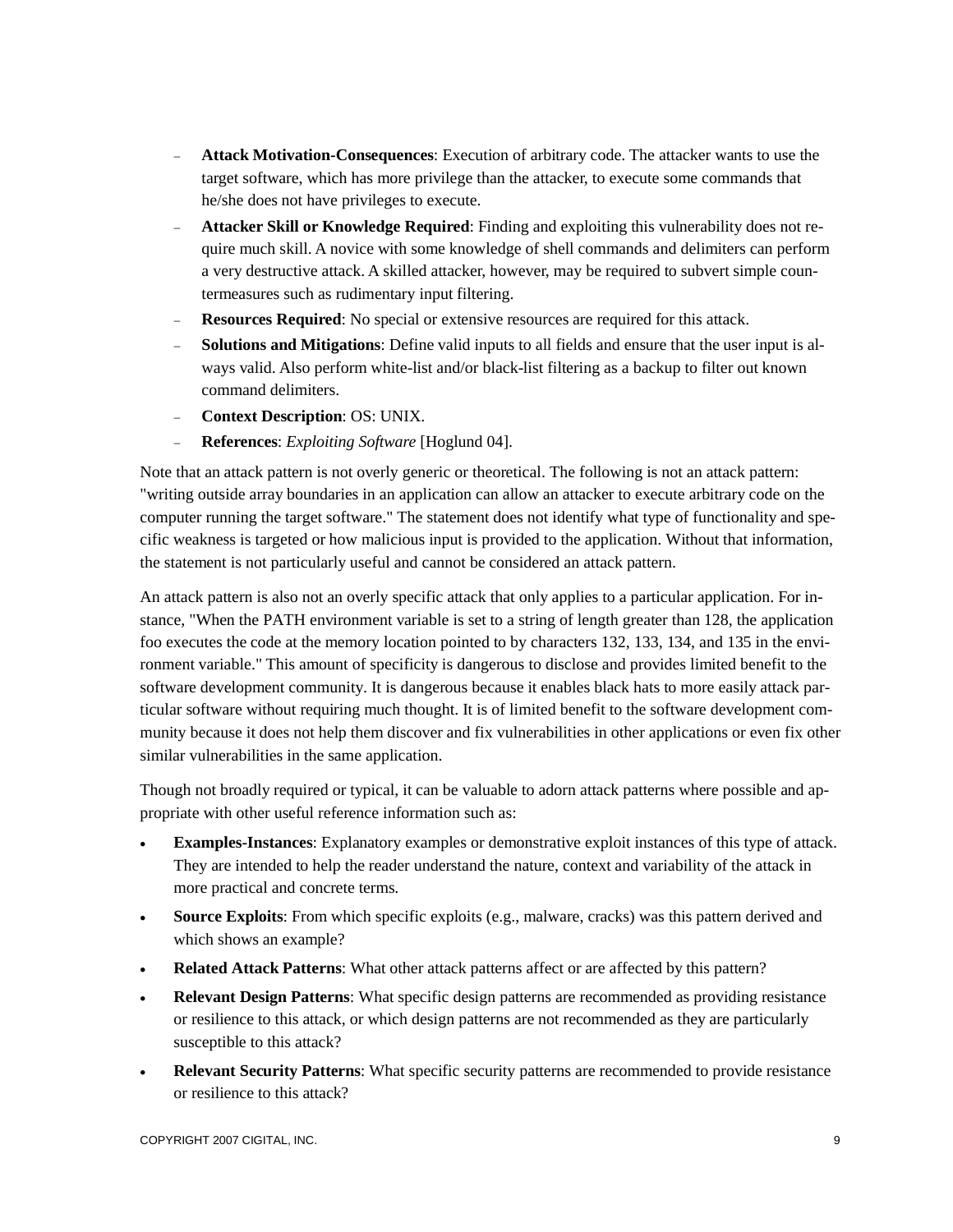- **Related Guidelines or Rules**: What existing security guidelines or secure coding rules are relevant to identifying or mitigating this attack?
- **Relevant Security Requirements**: Have specific security requirements relevant to this attack been identified which offer opportunities for reuse?
- **Probing Techniques**: What techniques are typically used to probe and reconnoiter a potential target to determine vulnerability and/or to prepare for an attack?
- **Indicators-Warnings of Attack**: What activities, events, conditions, or behaviors could serve as indicators that an attack of this type is imminent, in progress, or has occurred?
- **Obfuscation Techniques**: What techniques are typically used to disguise the fact that an attack of this type is imminent, in progress, or has occurred?
- **Injection Vector**: What is the mechanism and format for this input-driven attack? Injection vectors must take into account the grammar of an attack, the syntax accepted by the system, the position of various fields, and the acceptable ranges of data [Hoglund 04].
- **Payload**: What is the code, configuration, or other data to be executed or otherwise activated as part of this injection-based attack?
- **Activation Zone**: What is the area within the target software that is capable of executing or otherwise activating the payload of this injection-based attack? The activation zone is where the intent of the attacker is put into action. The activation zone may be a command interpreter, some active machine code in a buffer, a client browser, a system API call, etc. [Hoglund 04].
- **Payload Activation Impact**: What is the typical impact of the attack payload activation for this injection-based attack on the confidentiality, integrity, or availability of the target software?

# **Related Concepts**

There exist many other concepts and tools related to attack patterns, including fault trees, attack trees, threat trees, and security patterns that are available to the community. It is useful to examine and describe these concepts briefly to reduce confusion between these concepts and attack patterns and so that related literature can be used as a reference when researching or using attack patterns.

Bell Labs developed the concept of fault trees for the Air Force in 1962. It was later applied in a software context in the works of Nancy Leveson [Leveson 83] in the early 1980s. Fault trees provide a formal and methodical way of describing the safety of systems, based on various factors affecting potential system failure. Fault trees are commonly used in safety engineering; the goal of which is to ensure that life-critical systems behave as required when parts of them fail [Vesely 81]. Fault trees have system failure as their root node and potential causes of system failure as other nodes in the tree. Any particular node's "children" represent ways in which the node can "fail." The concept of fault trees is especially helpful for analyzing software for which availability/survivability is a major security concern. Fault trees are a fairly mature concept, and an abundance of literature elaborates on the topic. Fault trees and attack patterns have only a very tenuous relationship. Attack patterns are much more closely aligned with attack trees, a derivative of fault trees, which are described below.

COPYRIGHT 2007 CIGITAL, INC. 10 ACCORD 2007 COPYRIGHT 2007 CIGITAL, INC. The concept of attack trees was first promulgated by Bruce Schneier, CTO of Counterpane Internet Security. Attack trees are similar to fault trees, except that attack trees are used to analyze the security of sys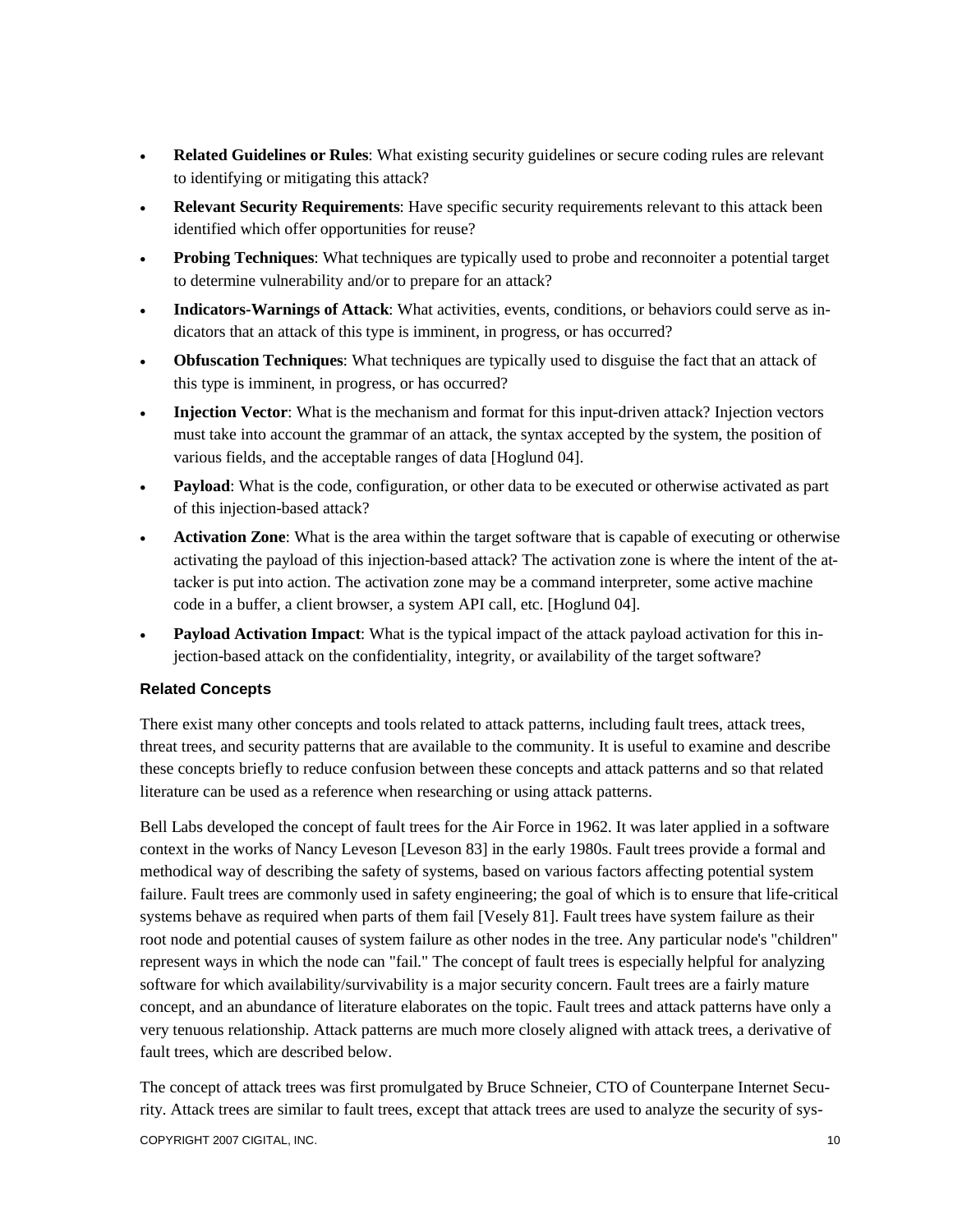tems rather than safety. Attack trees provide a formal and methodical way of describing the security of systems based on varying attacks [Schneier 99]. Microsoft uses the term "threat tree" to describe the same concept [Swiderski 04]. An attack tree has the attacker's goal as the root, and the children of each parent node represent conditions of which one or more must be satisfied to achieve the goal of the parent node. In this manner, all paths to the root from the leaf nodes indicate potential attacks.

An attack pattern consists of a minimal set of nodes in an attack tree that achieves the goal at the root node. In a tree with only "or" branches, this consists of all paths from a leaf node to the root node. Such paths are also known as "attack paths." In a tree with some "and" branches, an attack pattern may be a subtree of the attack tree that includes the root node and at least one leaf node.

Attack trees and attack patterns are complementary concepts that balance and enhance each other. While attack trees provide a holistic view of the potential attacks facing a particular piece of software, attack patterns provide actionable detail on specific types of common attacks potentially affecting entire classes of software. Details and examples of attack trees can be found in [Schneier 99].

Lastly, another concept related to attack patterns is security patterns. Security patterns consist of general solutions to recurring security problems. A security pattern encapsulates security expertise in the form of vetted solutions to these recurring problems, presenting issues and tradeoffs in the usage of the pattern [Kienzle 01]. Examples include implementing account lockout to prevent brute force attacks, secure client data storage, and password authentication. Because general software developers may not be familiar with security best practices or with security issues, security patterns attempt to provide practical solutions that can be implemented in a straightforward manner. Security patterns also list various tradeoffs in the solutions. Security patterns can be an effective complement to attack patterns in providing viable solutions to specific attack patterns at the design level. As such, it should be noted that security patterns generally describe relatively high-level repeatable implementation tasks such as user authentication and data storage. They are not typically suitable for low-level implementation details such as NULL termination of strings or even very high-level design issues such as client-side trust issues. Hence, they are excellent for describing solutions to programming problems with a security context but they do not demonstrate how to avoid most common software development pitfalls. A security patterns repository is available at SecurityPatterns.org. The repository is not meant to be a comprehensive or most up-to-date list of security patterns.

## **1.2 Attack Pattern Generation**

The Introduction section presented introductory and contextual information on attack patterns. This section describes a typical process for how attack patterns are actually generated. The intended audience for this section includes mainly security researchers and experienced security practitioners who are interested in discovering and documenting new attack patterns. It is, however, also valuable for the broader audience in that it gives a much deeper understanding of the source and meaning of attack patterns.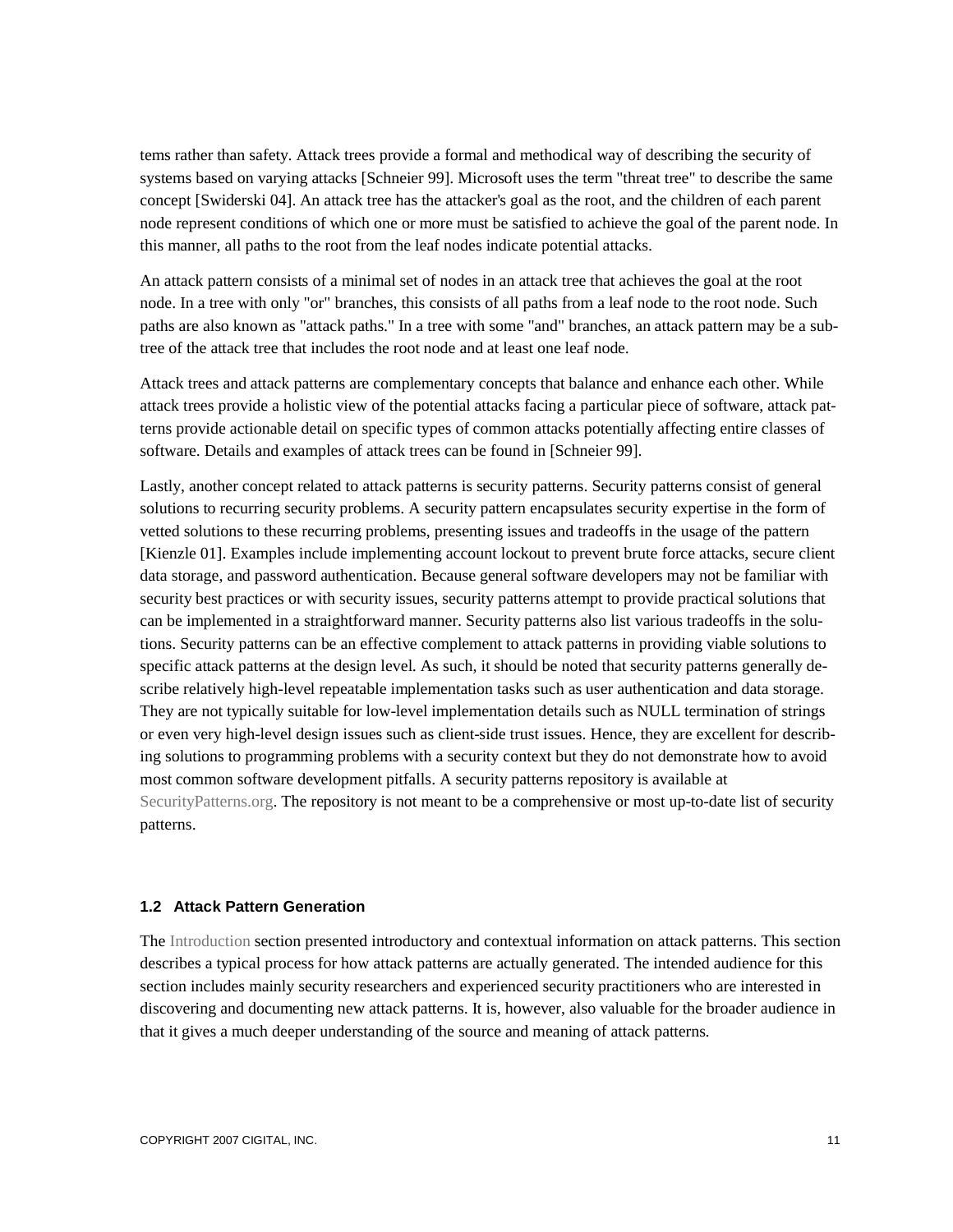## **Purpose**

As attackers become more sophisticated, they will discover new ways of exploiting software. In addition, new software and development environments will introduce new types of vulnerabilities that presently may be unknown. To ensure that the software development community continues to implement effective countermeasures against the latest known attacks, it is important to analyze the latest exploits to see whether they represent any new types of attacks. Only after the attacks are characterized can effective countermeasures against those types of attacks be designed and implemented.

In addition, analyzing the latest exploits and generating new attack patterns is an essential prerequisite to the creation of effective security policies. Policy developers should be aware of all known attacks that a system may face before they attempt to develop relevant and complete security policies.

While attack patterns fundamentally represent common approaches to exploits, they do not necessarily need to be generated only from actual exploits discovered in the wild. In cases where organizations are performing security-related research, they may discover a new way to attack a system. This knowledge can be used internally by the organization (or provided to vendors) to mitigate the issues before attackers discover them. The example presented at the end of this section was actually discovered in this manner.

## **Inputs**

The process of attack pattern generation begins when a new exploit is discovered that does not match one of the known attack patterns. The inputs to the process include the actual exploits (if available), any existing vendor patches for the exploits, forensic information, and the existing knowledge base of attack patterns. The exploits may be discovered in the wild, or they may be generated by security researchers in an attempt to discover exploits before attackers do.

# **Analysis**

The exploit analysis process typically consists of the following steps:

- 1. Analyze the exploit through reverse engineering, forensic analysis, and analyzing any available patches by vendors of the target software. This step is not specific to attack pattern analysis and is generally performed to understand exploits and develop countermeasures such as antivirus definitions and spyware removal tools. Once the inner workings of the exploit are revealed, actual attack pattern analysis can begin.
- 2. Determine whether the exploit is an instantiation of any existing attack patterns. This is often not a clear and unambiguous decision. A careful analysis and comparison must be performed. In most cases where the exploit is discovered in the wild, it will be an existing attack pattern and the analysis will stop here. Otherwise, a new attack pattern will have been discovered, which should be analyzed and documented as described below.
- 3. Determine the functionality in the software that contained the vulnerability. The functionality could be a file parser, format converter, cookie handler, or anything else. Determine whether the exploit attacks a vulnerability or weakness in the particular functionality or whether the same issue could exist in the software even if the targeted functional component were removed. If the exploit targets specific functionality, then attempt to generalize the attack. For example, if an attack targets an MP3 player,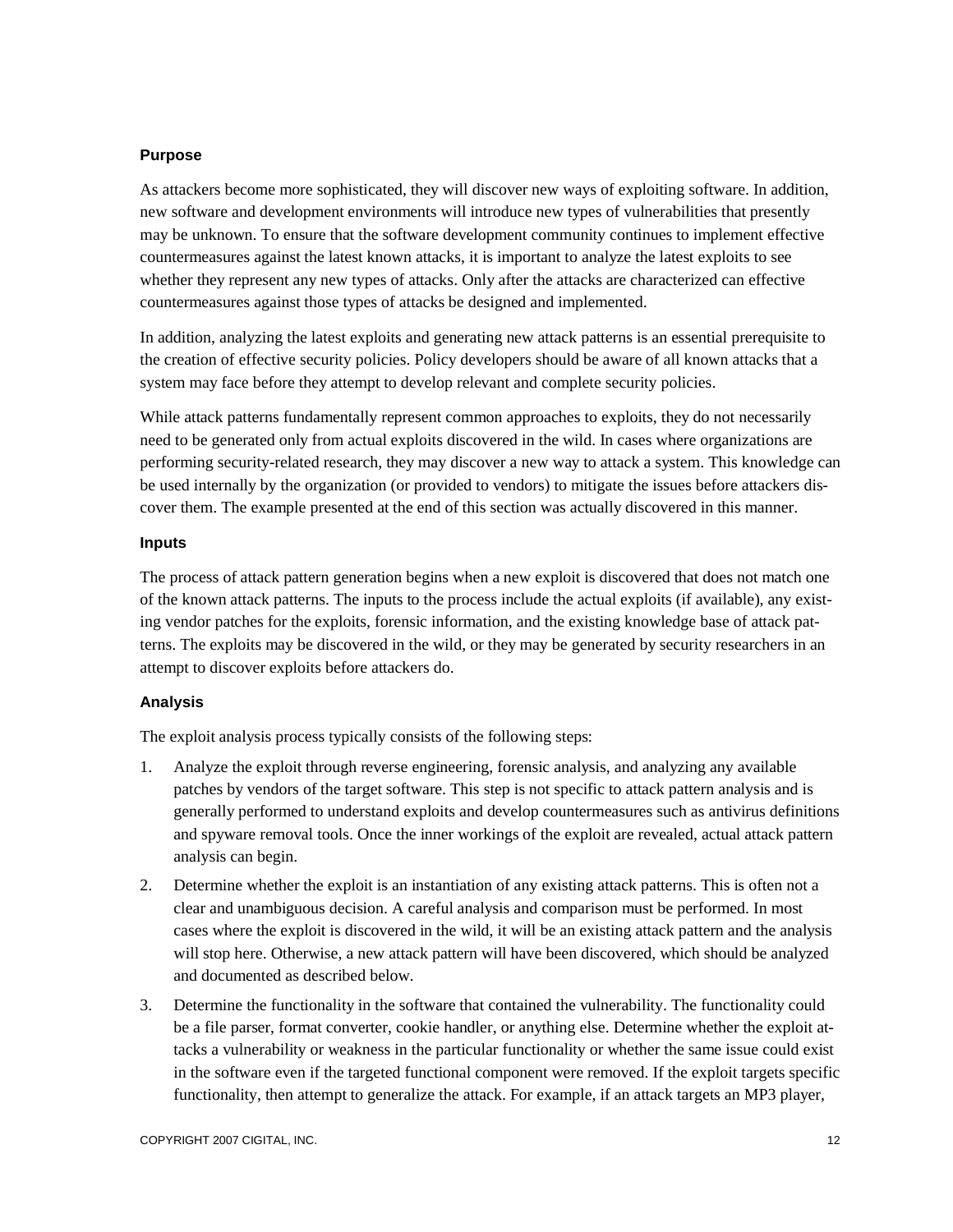then could similar attacks also be used against WMV players, JPEG viewers, ZIP file extractors, etc? The vulnerability could lie in *any* binary file processor, or it could exist *only* in MP3 playing software.

- 4. Determine how the software vulnerability was exploited. Examples include providing a maliciously crafted file to the software, leveraging a race condition, providing separator characters in the input, or bypassing client-side input filtering. This step helps to identify how the targeted functionality determined in the previous step was exploited.
- 5. Determine what skill level or knowledge the attacker would need to execute such an attack. Note that there may be different skill levels and knowledge required to generate certain results. For example, exploiting a buffer overflow to crash a system may require very little skill, but actually executing malicious code on the target host to gain control of it may require a highly skilled attacker.
- 6. Determine the resources required to execute the attack. Does the attack simply require an attacker manually entering commands at a terminal, or does it involve compromising thousands of hosts before using them to attack the main target? Would execution of the attack require a well-funded organization's support? It is important to determine the resources required to execute an attack, as it helps determine the likelihood of an attack and helps to prioritize mitigations during actual software development.
- 7. Determine the motivation of the attacker that generates this type of exploit. Why would an attacker choose this type of attack in particular? Given a choice between various technical (e.g., executing a buffer overflow) and non-technical (e.g., social engineering) means of achieving a goal, attackers tend to select the easiest ones. Keeping that in mind, determine what makes the particular attack attractive. What does the attacker have to begin with, and what does the attacker want to accomplish? This discussion should be mostly technical, because business consequences will obviously depend on the particular software and a deployed environment. The consequences may include execution of arbitrary code on target host, denial of service, obtaining privileged access to target host, etc.

## **Evaluation**

Once a new attack pattern is generated, it should be evaluated to ensure that it models the applicable exploits well. It is essential that the evaluation be performed by a different person than the one who generated the attack pattern. Otherwise, the attack pattern author could potentially gloss over issues due to implicit assumptions made during the analysis. The first step is to ensure that a pre-existing attack pattern does not model the exploits. If a pre-existing attack pattern that models the exploit is found, determine why the new attack pattern was created and whether it would be more beneficial to amend the existing attack pattern than to create a new one.

Assuming that the attack pattern is new, ensure that the exploits from which it was generated are actually instantiations of the attack pattern. If not, determine what modifications to the attack pattern are required to correct the problem. If this is done, then examine the unmodified attack pattern as well to determine whether it is a valid attack pattern that may be applicable in other scenarios.

The next step is to ensure that the attack pattern is not overly generic. Questions that may help to determine this include: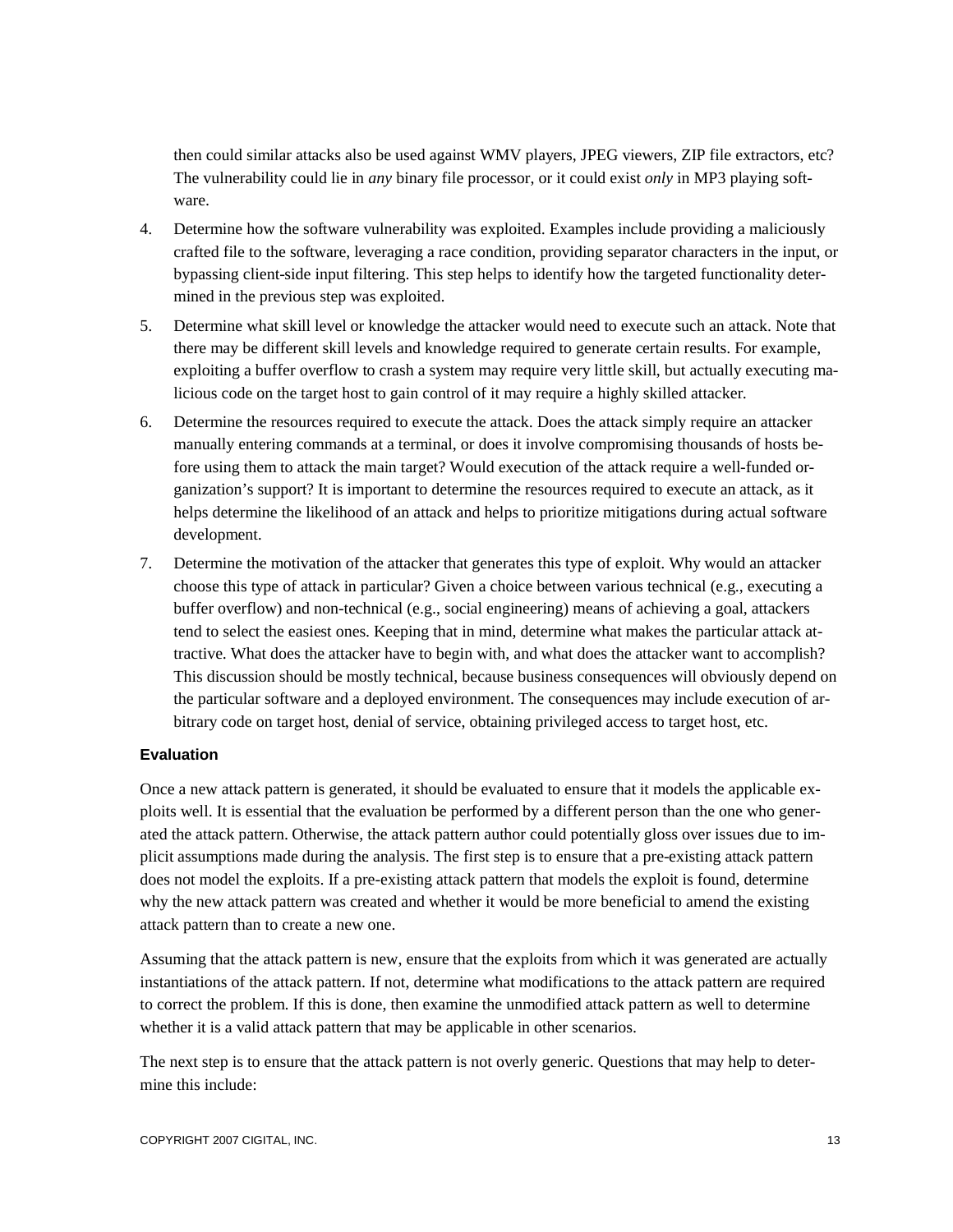- Does the attack pattern describe what part of the software is attacked?
- Does the attack pattern describe how malicious input is provided to the target software?
- Will knowledge of the attack pattern help a software designer or developer avoid the problem?

If the answer to any of the above questions is "no," then the attack pattern is likely too generic. For instance, an overly generic attack pattern may state "providing an unexpectedly large input to the application causes it to crash." This "attack pattern" does not describe what part of the software is attacked or how malicious input is provided to the target software. Developers do not learn what input they need to validate (e.g., input from text fields in a Windows GUI application, input from a web form, input from a binary resource file). It provides no indication as to what particular source of input is untrusted, and hence must be validated. A potential attacker also would be unable to use this attack pattern because it tells them absolutely nothing about how malicious input could be provided to the application. This may be considered positive, but the fact is that many attackers are likely already familiar with the attack, along with specific exploit instances. At the same time, if the attack pattern is completely useless to an unskilled attacker, it likely does not represent a valuable capture of the attacker's perspective. More details can be provided to make the attack pattern helpful to software developers, while keeping particular attack details private.

The next step is to ensure that the attack pattern is not overly specific. Questions that may help to determine this include:

- Can the attack pattern be used to find previously undiscovered vulnerabilities in software?
- Can the attack pattern be used by relatively unskilled attackers to exploit software?

If the answer to the first question is "no," then the attack pattern is likely too specific. If the answer to the second question is "yes," then either the attack is extremely simple (such as a command line delimiter attack) or the attack pattern is too specific and detailed. If the attack pattern is found to be too specific or detailed, this problem should be mitigated. An overly specific attack pattern is likely to benefit only attackers and provide little ongoing value to developers.

The accessibility of the attack pattern also should be evaluated; one of the target audiences is software designers and developers that may have little or no training in security issues. It would be easy for security researchers to develop attack patterns that are completely inaccessible to designers and developers. It is important to keep the goal of creating attack patterns in mind: attack patterns are designed to help software designers and developers with little security experience to understand security issues so that they can develop secure software.

## **Outputs**

The typical schematic structure and content for an attack pattern that comes out of this process is described in the Introduction section above. In addition to the information described there, the attack pattern should clearly indicate the author(s) and reviewer(s) of the attack pattern. Depending on the environment in which the attack pattern was developed, it should be published either to a private company repository or to a public attack patterns repository. This will ensure that the attack pattern will be easily accessible and will not get lost.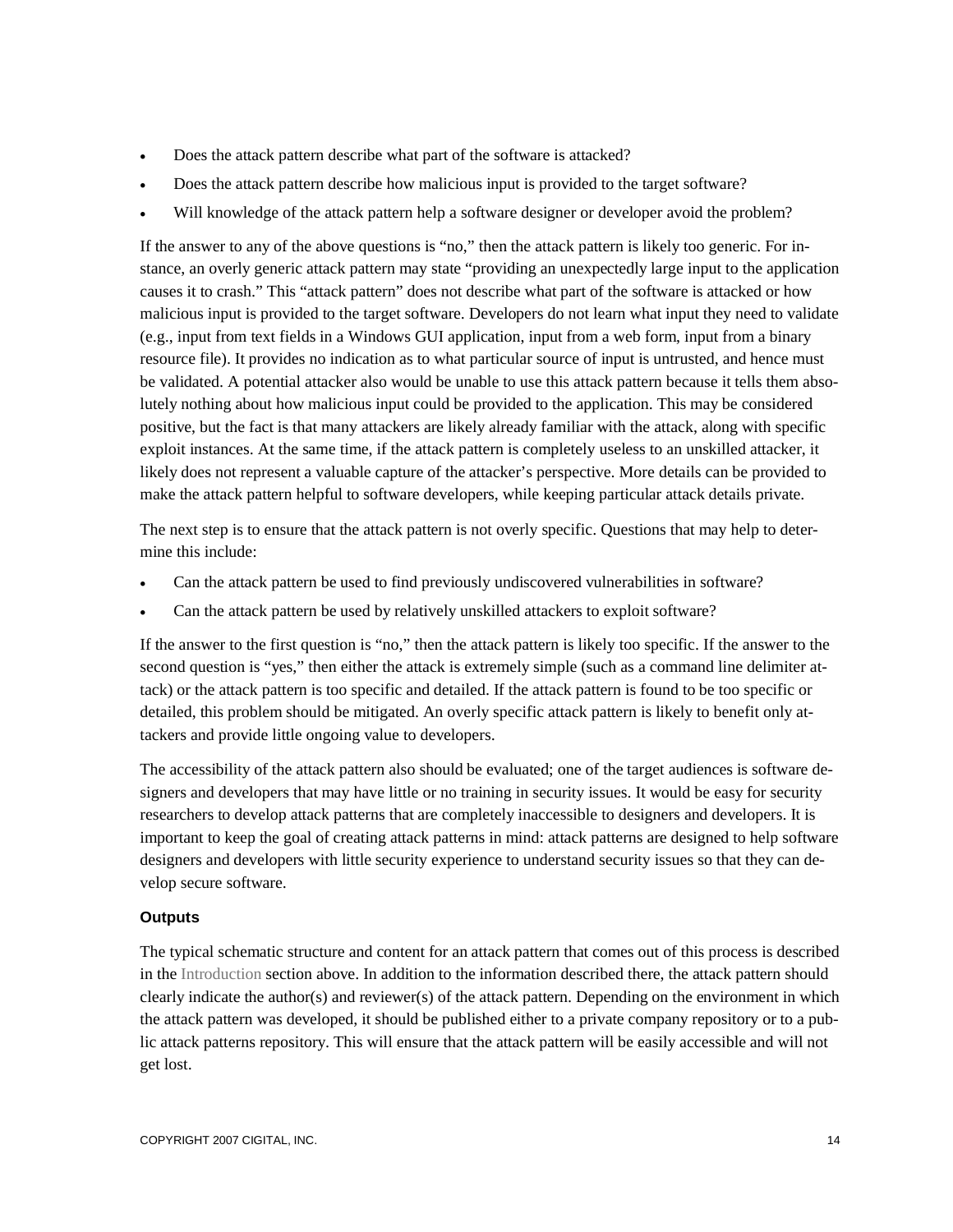#### **Example**

We will illustrate the attack pattern generation process using an example. The example used here was chosen for its simplicity of explanation and understanding and was, in reality, discovered through other means.

Suppose that there have recently been many reports of *gzip*-compressed files that have been causing most virus scanners to crash. In addition, receiving *gzip*-compressed HTML data is causing popular web browsers to crash. A security researcher, Alice, has been given the task of investigating the issues and determining whether they are related.

Alice is already familiar with existing attack patterns that are public knowledge (assume that this particular attack is not public knowledge). She begins by obtaining some problematic *gzip*-compressed files. She tries to decompress one and notes that the decompression utility takes an unusually long time. She obtains a file listing of the directory in which the file is being decompressed and notes that the file being output by the decompression utility is currently over 1 gigabyte in size. Realizing that this is unusual, she stops the decompression utility and opens the partially decompressed file in a hex editor. The decompressed file seems only to contain the letter "A," repeated over and over. Knowing how run-length encoding works, Alice realizes that the decompressed file must simply contain the same byte repeated billions of times, so that the compression is extremely efficient. The compressed file more or less need only contain the letter "A," along with the number of times it is repeated in the original file. Thus, the compressed file can be extremely small (several kilobytes to several megabytes), but the decompressed file can be several hundred gigabytes in size. When a virus scanner attempts to scan the contents of the compressed file, it must decompress it in memory first. Most computers do not have several hundred gigabytes of memory and eventually run out of memory and crash. Alice discovers the same problem at malicious websites that send a small amount of *gzip*-encoded HTML data to the clients, causing the browsers that attempt to decompress and display the data to crash.

Now that Alice has discovered the cause of the attack and knows that the attack pattern does not currently exist, she decides to generate an attack pattern that describes the attack. She determines that the functionality under attack is decompression of *gzip*-encoded data. However, she also realizes that *gzip* is not the only type of encoding that may be susceptible to such attacks. Other encoding formats, including *ZIP*, *bzip2*, *PNG,* and *GIF,* also use run-length encoding to compress data and could be vulnerable to such attacks. In fact, any type of compression where the efficiency of compression is not bounded by a reasonable value may be vulnerable to such attacks. Thus, Alice determines that any software that performs decompression may be vulnerable to such attacks.

Next, Alice must determine how the vulnerability is exploited. She determines that this problem could occur any time a target host attempts to decompress malicious data. All an attacker must do is activate software on the target host to attempt to decompress the data in memory. Software that may do this includes virus scanners, image viewers, and web browsers. Thus, the attacker must somehow place the malicious data on the target host. In most cases, a utility such as a virus scanner would automatically do the rest. In fact, this can be used to cause a fairly large-scale denial-of-service attack. The malicious file can be emailed to an address in a target corporation, and the virus scanner on the e-mail server will cause the server to crash. Even if backup servers exist, they will also crash when attempting to pick up where the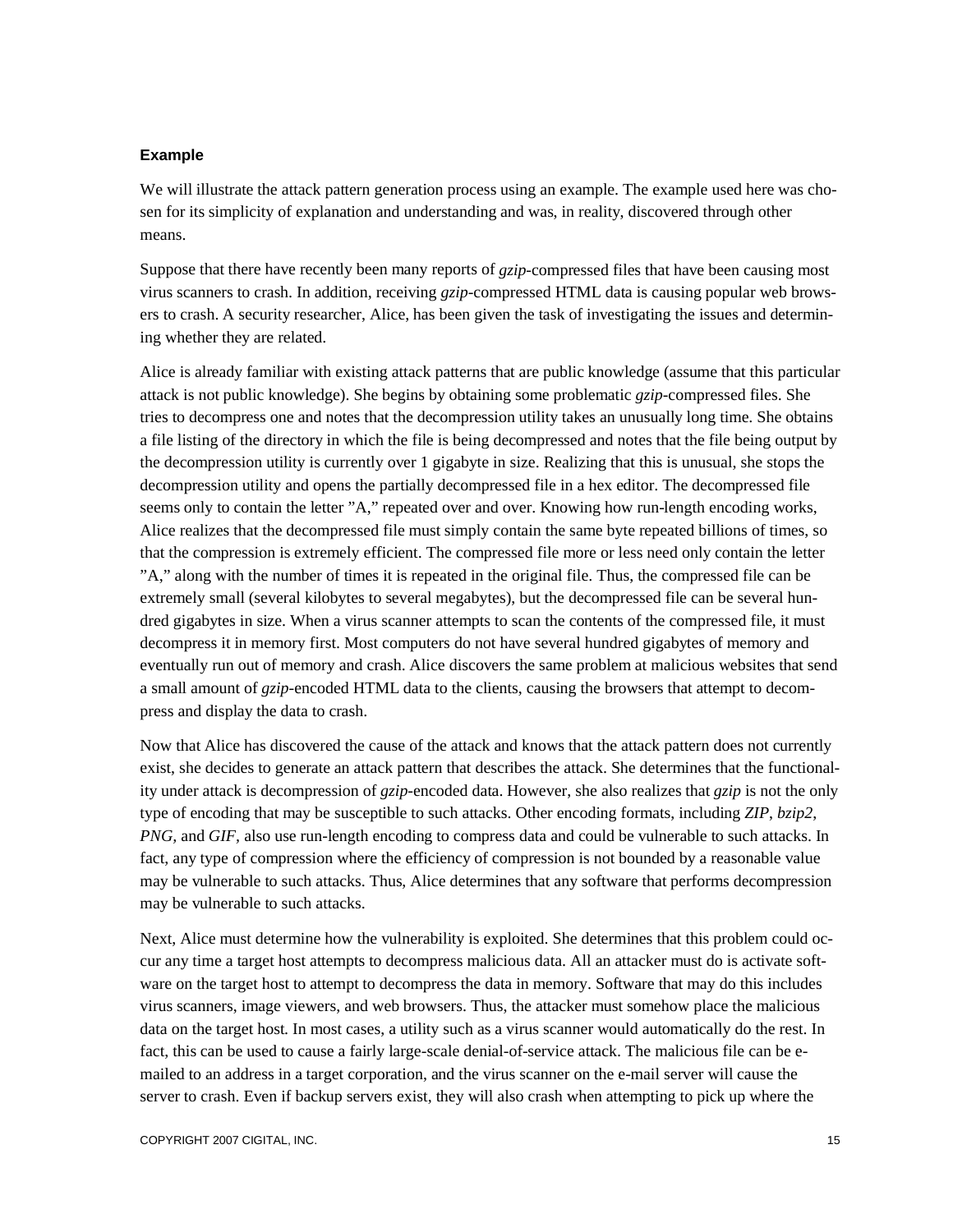other server left off (i.e., when they attempt to scan the malicious file). This will effectively cause a denial of service and will halt all e-mail communication within that organization.This issue is now public knowledge and has been mitigated in all popular antivirus software. Public release of this information in this paper no longer poses a significant threat.

Now, Alice must determine the skill level of the attacker that may be able to execute such an attack. She notes that crafting a malicious file is not an simple task, as the attacker cannot just create a file that is several hundred gigabytes in size and then compress it (due to memory limitations of the attacker's computer). The attacker must know details of the compressed file format so that he/she can craft a valid but malicious compressed file without having to create the original decompressed file. However, if such a malicious file is ever obtained by an unskilled attacker, he/she can easily leverage it to attack other systems. Thus, creating a malicious file requires a skilled attacker, but even an unskilled attacker can use the file to execute an attack.

Alice next must determine the resources required to execute the attack. This particular attack requires minimal resources--simply that the attacker be able to send data to the target, which could be done via email, HTTP, FTP, etc.

Now that Alice knows the attack details, she needs to determine why an attacker would execute such an attack. Identifying the motivation helps to determine the relevance of this attack pattern to future situations. This attack is focused on achieving a denial of service. An attacker wanting to disrupt all e-mail communication in an organization, either for simple mischief or to cause losses, may try to execute this attack. The attack is extremely simple, and a single e-mail can halt all e-mail communication within an organization regardless of the number of backup mail servers. The attacker may also want to deny all users access to a message board by posting a malicious picture on the message board that causes users' browsers to crash when they attempt to view it. A professional attacker wishing to monetize such an attack could even leverage this attack in combination with other business actions, such as bringing down a T-bill auction at an opportune time to manipulate monetary results. There are several such attacks where an attacker can deny the target access to some resource for a limited period of time.

The following describes the attack pattern:

- 1. **Pattern name and classification**: Denial of Service Decompression Bomb
	- **Attack Prerequisites**: The application must decompress compressed data. For the attack to be maximally effective, the decompression should happen automatically without any user intervention.
	- **Description**: The attacker generates a small amount of compressed data that will decompress to an extremely large amount of data. The compressed data may only be a few kilobytes in size, whereas the decompressed data may be several hundred gigabytes in size. The target is running software that automatically attempts to decompress the data in memory to analyze it (such as with antivirus software) or to display it (such as with web browsers). When the target software attempts to decompress the malicious data in memory, it runs out of memory and causes the target software and/or target host to crash.
	- **Related Vulnerabilities or Weaknesses**: CWE-Data Amplification, CVE-2005-1260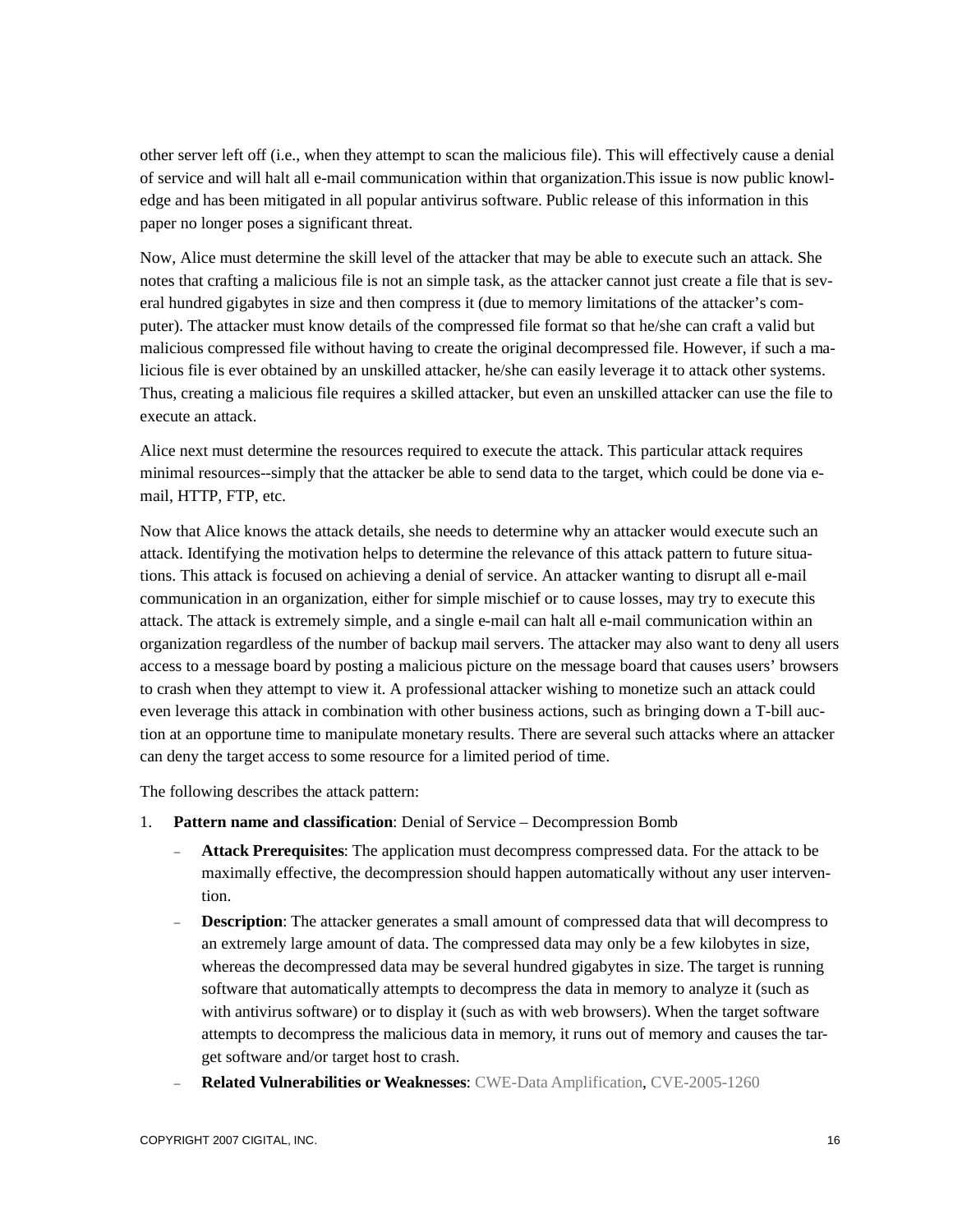- **Method of Attack**: By maliciously crafting compressed data and sending it to the target over any protocol (e.g., e-mail, HTTP, FTP).
- **Attack Motivation-Consequences**: The attacker wants to deny the target access to certain resources.
- **Attacker Skill or Knowledge Required**: Creating the exploit requires a considerable amount of skill. However, once such a file is available, an unskilled attacker can find vulnerable software and attack it.
- **Resources Required**: No special or extensive resources are required for this attack.
- **Solutions and Mitigations:** Restrict the size of output files when decompressing to a reasonable value. Especially, handle decompression of files with a large compression ratio with care. Builders of decompressors could specify a maximum size for decompressed content and then cease decompression and throw an exception if this limit is ever reached.
- **Context Description:** Any application that performs decompression of compressed data in any format (e.g., image, archive, sound, gzip-ed HTML)
- **References:** Decompression bomb vulnerabilities

# **1.3 Attack Pattern Usage**

Unlike many other concepts and tools with a narrowly focused area of impact, attack patterns provide potential value during all phases of software development regardless of the SDLC chosen, including requirements, architecture, design, coding, testing, and even deploying the system. However, because attack patterns describe how an attacker may break software, some readers may not immediately understand how attack patterns can be used to actually build secure software. Once the reader grasps the importance of understanding the attacker's perspective to software security, the value of attack patterns becomes intuitively clear. Without knowing how software may be attacked, it is difficult to know how to defend against the attacks.

The sections below describe how attack patterns can be leveraged during each stage of the SDLC. To make the information more concrete, each section provides an example. All examples will use as their basis one application that needs to be developed. The application will be web based and designed to let consumers purchase books online.

## **Requirement Gathering**

This paper assumes that the reader is familiar with the basic activities and results of typical software requirements definition efforts. Many other resources explain the various methodologies and challenges for requirements gathering. The Build Security In site offers a good Requirements Engineering Annotated Bibliography. Discussion here will focus on the role attack patterns play in defining more appropriate and comprehensive requirements regarding the security of the software under development.

## *Functional Requirements*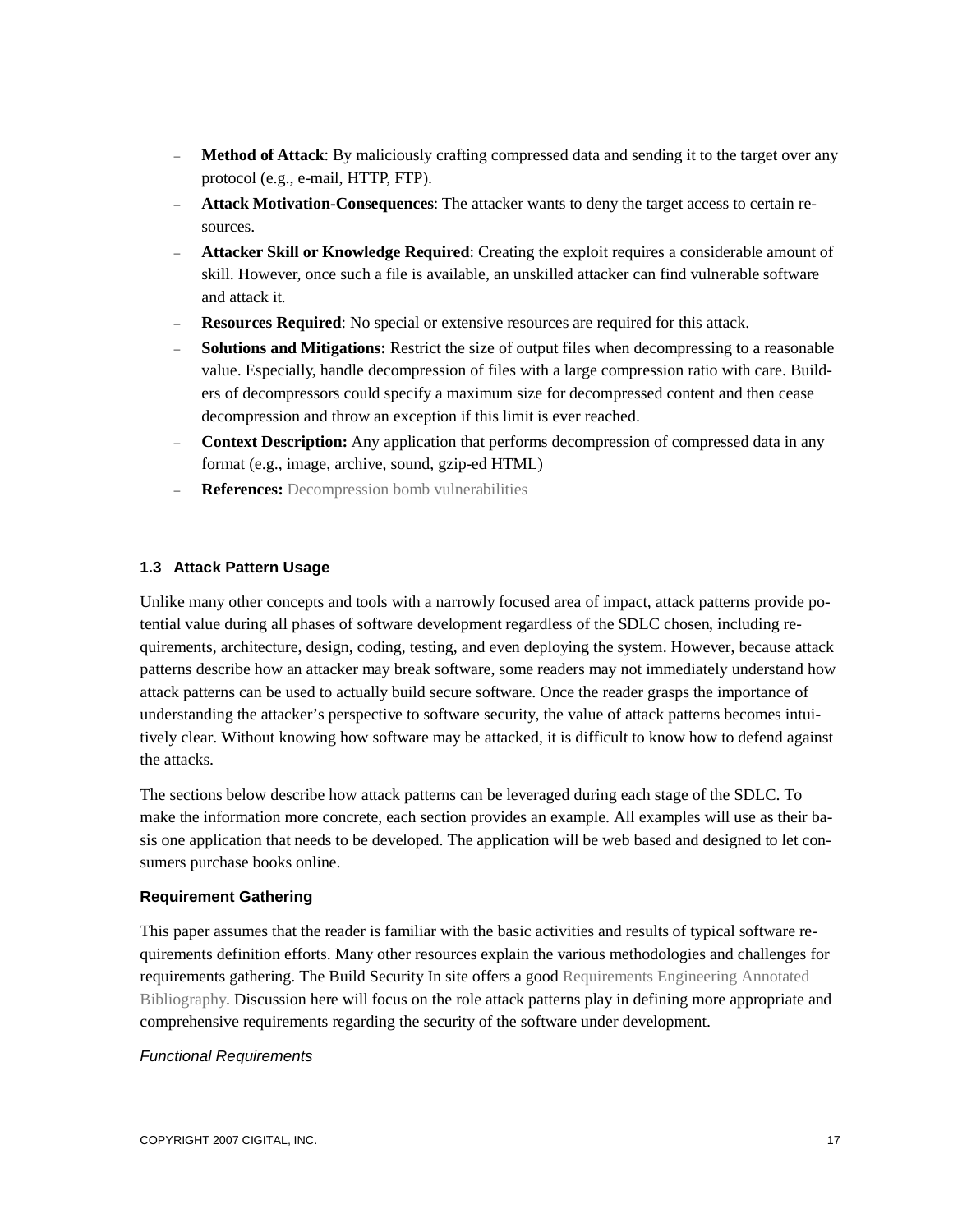Most requirements gathering starts with relatively high-level functional requirements such as "users shall be able to access the site using at least the latest versions of Internet Explorer and Mozilla Firefox" and "users shall be able to purchase books in any currency". These high-level requirements generally lead to more detailed functional requirements and can potentially drive out security requirements. These security requirements can be functional, whether visible to the end user or not, or not functional in nature, but equally important. Very often, detailed functional and non-functional requirements including security requirements are overlooked and neglected because the general focus is basic functionality.

## Deriving Security Requirements From Functional Requirements

The above two requirements should lead to questions that could help identify security requirements. If a user attempts to view the website with anything but the latest versions of Internet Explorer and Mozilla Firefox, what should happen? Is it acceptable if the browser crashes? Is it acceptable if absolutely nothing is displayed? Is there anything that the server needs to do to differentiate between browsers? What should happen if the self-identification data sent by the client is spoofed (e.g., if Mozilla Firefox is set to report itself as being Internet Explorer)? Also, if users can purchase books in other currencies, then should they be able to browse the website in other languages or encoding schemes (e.g., Unicode)? If so, how many languages and encoding schemes should the website support? What should happen if a client sends characters from a language or encoding scheme that the server does not accept?

As shown above, the process of making functional requirements more specific often is also an effective mechanism for identifying security requirements. For instance, indicating that "if a client sends characters from a language that the server does not recognize, then the server will return a HTTP 415 status code" is a good security requirement. This informs the developers how to handle the issue. Otherwise, the problem may be overlooked, causing issues such as attackers being able to bypass input filters.

## Positive and Negative Security Requirements: The Role of Attack Patterns

Security-focused requirements are typically further split between positive requirements, which specify functional behaviors the software must exhibit (often security features), and negative requirements (typically in the form of misuse/abuse cases), which describe behaviors that the software must not exhibit to be operating securely [McGraw 06].

Attack patterns can be an invaluable resource for helping to identify both positive and negative security requirements. They have obvious direct benefit in defining the software's expected reaction to the attacks they describe. When put into the context of the other functional requirements for the software and when considering the underlying weaknesses targeted by the attack, they can help identify both negative requirements describing potential undesired behaviors and positive functional requirements for avoiding, or at least mitigating, the potential attack. For instance, if a customer provides the requirement "the application must accept ASCII characters," then the attack pattern "Unicode Encoding" can be used to ask the question "What should the application do if Unicode characters or another unacceptable character set is encountered?" From this question, misuse/abuse cases can be defined such as "Malicious user provides Unicode characters to the data entry field." By having a specific definition for this negative requirement, the designers, implementers, and testers will have a clear idea of the type of hostile environment with which the software must deal and will build the software accordingly. This information can also help define positive requirements such as "The system shall filter all input for Unicode characters." If these sorts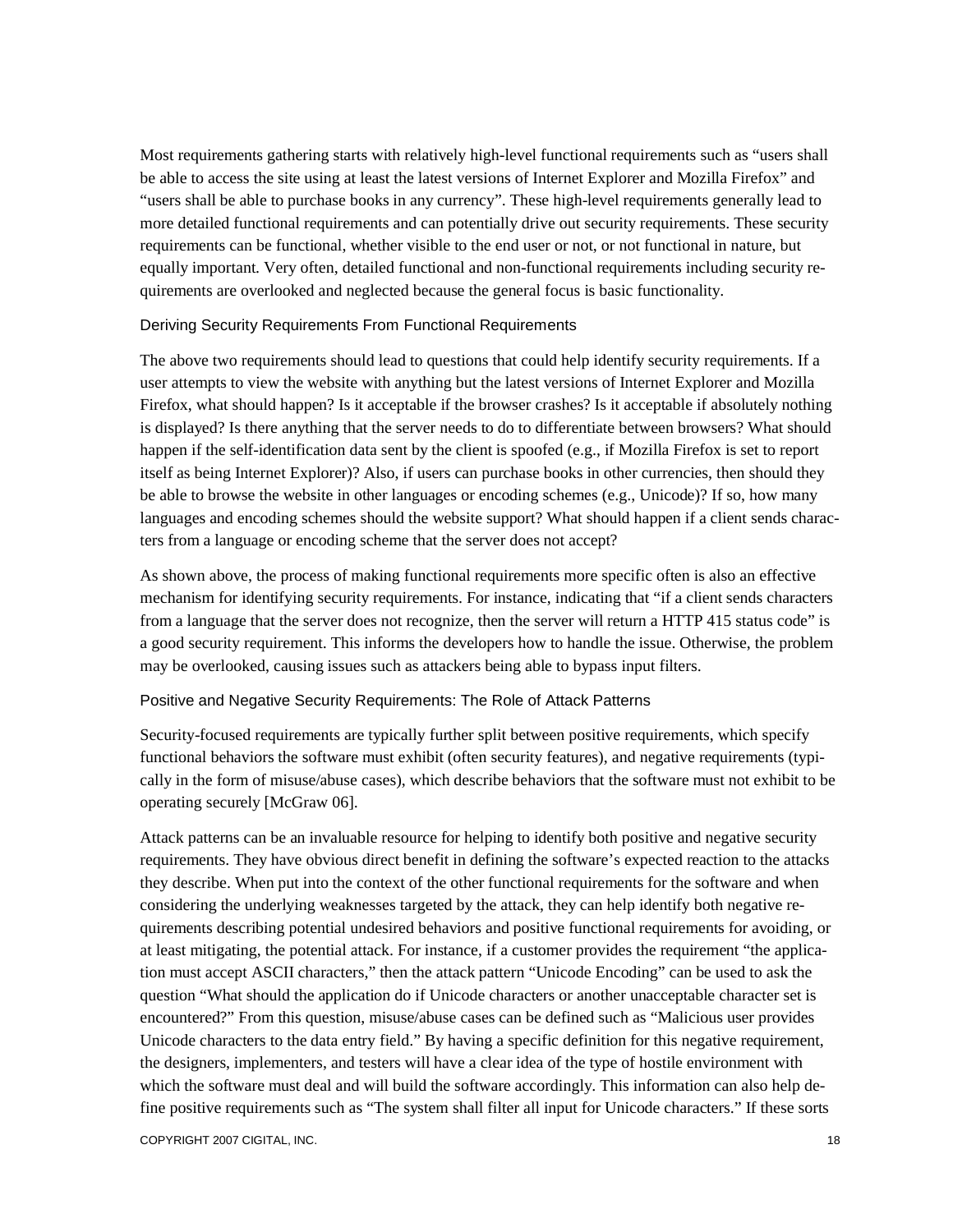of requirements are overlooked, the developed application may have instances in which it may unknowingly accept Unicode characters, and an attacker could use that fact to bypass input filters for ASCII characters.

Many vulnerabilities result from vague specifications and requirements. This includes ambiguities outside the immediate scope of the application, including "unspecified behavior" in certain specifications (e.g., C language and how compilers must deal with certain situations) or RFCs (e.g., IP fragmentation and how end nodes interpret the specification in varying fashions). Requirements should specifically address these ambiguities to avoid opening up multiple security holes. In general, attack patterns allow the requirements gatherer to ask "what if" questions to make the requirements more specific. If an attack pattern states "Condition X can be leveraged by an attacker to cause Y," then a valid question may be "What should the application do if it encounters condition X?"

# Varying Levels of Attack Pattern Detail and Specificity

Attack patterns can exist at varying levels of detail and specificity; they often may start out more abstract with less known instances of exploit and then mature in level of detail over time as more exploit instances are discovered. These differing levels of detail also can influence the requirements they identify at different levels. More abstract attack patterns typically lead to less specific nonfunctional requirements, while more detailed attack patterns typically lead to more specific functional requirements.

# **Architecture and Design**

Once requirements have been defined, all software must go through some level of architecture and design. Regardless of the formality of the process followed, the results of this activity will form the foundation for the software and drive all remaining development activities. During architecture and design, decisions must be made about how the software will be structured, how the various components will integrate and interact, which technologies will be leveraged, and how the requirements defining how the software will function will be interpreted. Careful consideration is necessary during this activity, as up to 50% of software defects leading to security problems are design flaws [McGraw 06]. In the example in Figure 1, a potential architecture could consist of a three-tier system with the client (a web browser leveraging Javascript/HTML)), a web server (leveraging Java<sup>TM</sup> Servlets), and a database server (leveraging Oracle 10i). Decisions made at this level can have a significant impact on the overall security profile of the software.

*Figure 0-1: Example architecture*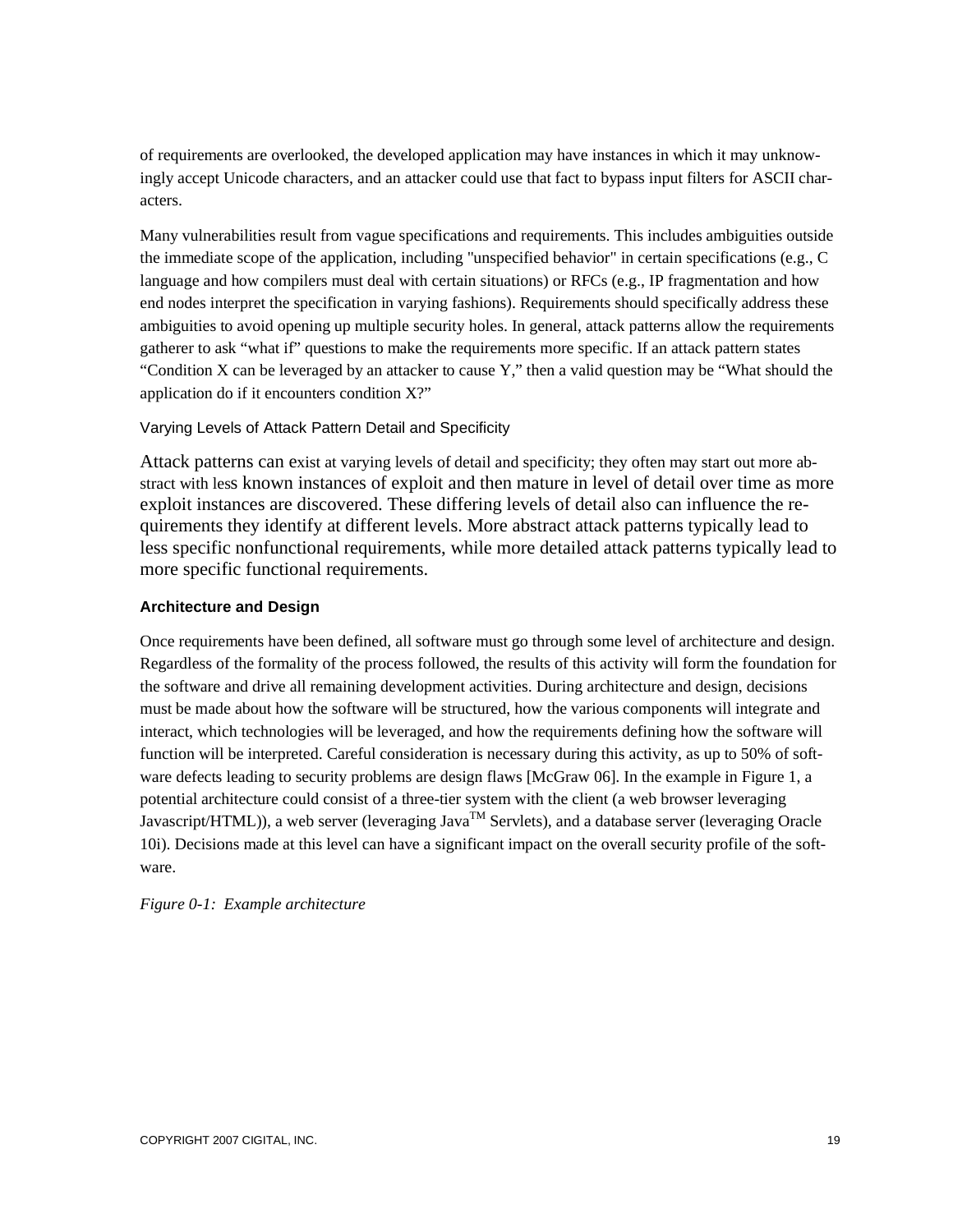

Attack patterns can be valuable during architecture and design in two ways. First, some attack patterns describe attacks that directly exploit architecture and design flaws in software. For instance, the "Make the Client Invisible" attack pattern described in the Introduction section above exploits client-side trust issues that are apparent in the software architecture. Second, attack patterns at all levels can provide a useful context for the threats that the software is likely to face and thereby determine which architectural and design features to avoid or to specifically incorporate. The Make the Client Invisible attack pattern tells us that absolutely nothing sent back by the client can be trusted, regardless of what network security mechanisms (e.g., SSL) are used. The client is untrusted, and an attacker can send back literally any information that he/she desires. All input validation, authorization checks, etc. must be performed on the server side. In addition, any data sent to the client should be considered visible by the client regardless of its intended presentation (i.e., data that the client should not see should never be sent to the client). Performing authorization checks on the client side to determine what data to display is unacceptable.

The Make the Client Invisible attack pattern instructs the architects and designers to ensure that absolutely no business logic is performed on the client side. In fact, depending on the system requirements, and the threats and risks the system faces, the architects and designers may even want to define an input validator through which all input to the server must pass before being sent to the other classes. Such decisions must be made at the architecture and design phase, and attack patterns provide some guidance regarding what issues should be considered.

It is essential to document any attack patterns used in the architecture/design phase so that the application can be tested using those attack patterns. Tests must be created in the later testing phase to validate that mitigations for the attack patterns considered during this phase were implemented properly.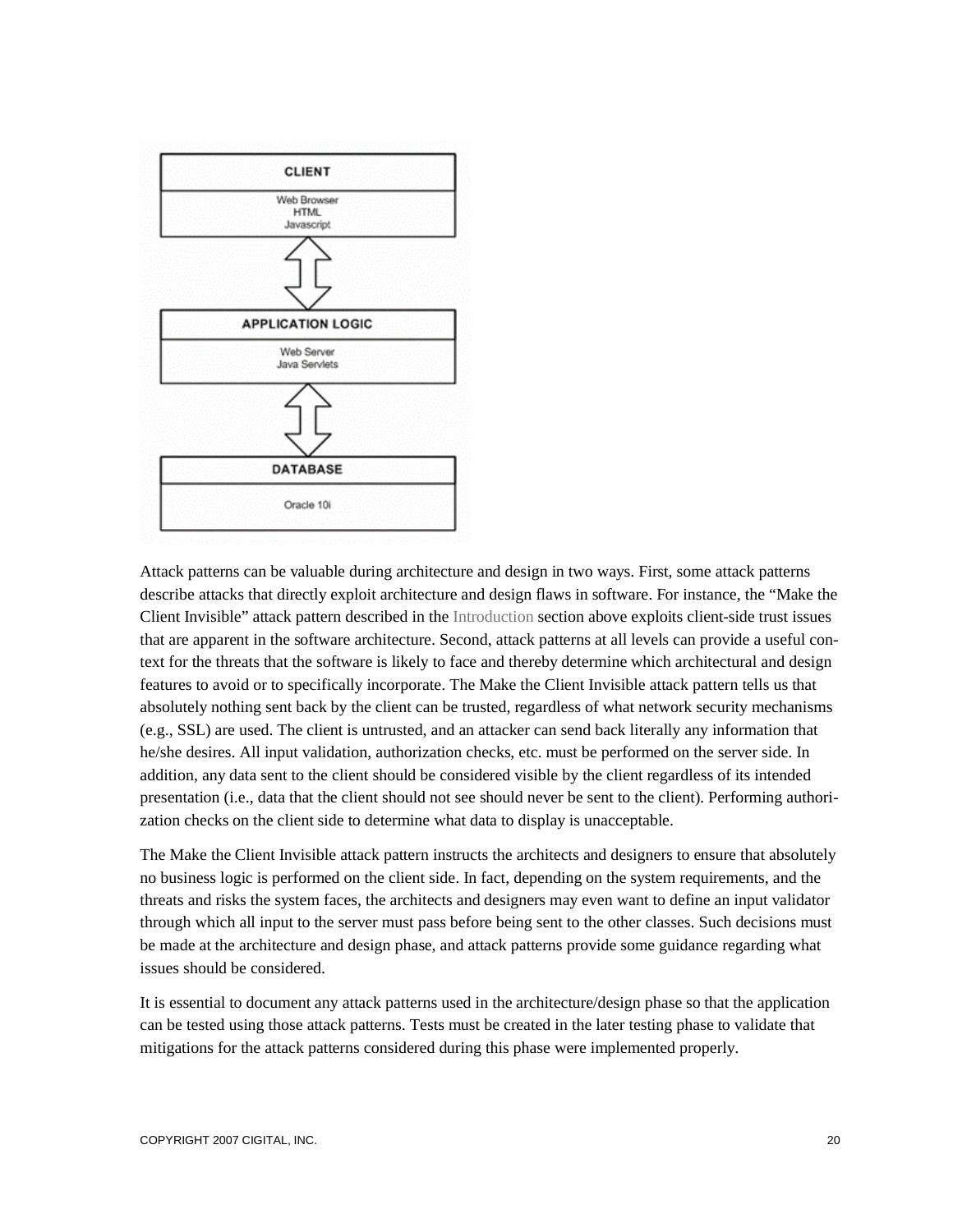#### **Implementation and Coding**

If architecture and design have been performed properly, each developer implementing the design should be writing well-defined components with well-defined interfaces.

Attack patterns can be useful during implementation because they identify the specific weaknesses targeted by relevant attacks and allow the developer to ensure that these weaknesses do not occur in their code. These weaknesses could take the form of implementation bugs or simply valid coding constructs that bear with them security implications. Implementation bugs are not always easy to avoid or to catch and fix. Even after applying basic review techniques, they can still remain abundant and can make software vulnerable to extremely dangerous exploits. It is important to extend basic review techniques with more focused security relevant concerns. Failure to properly check an array bound, for example, can lead to an attacker being able to execute arbitrary code on the target host. Failure to perform proper input validation can lead to an attacker being able to destroy an entire database. Underlying security issues in non-buggy valid code are typically more difficult to identify. They cannot be tested for with a functional behavioral model the way bugs can. They require specialized knowledge of what these weaknesses look like. This paper focuses on how attack patterns can be used to identify specific weaknesses for targeting and mitigation through informing the developer ahead of time of the issues to avoid and through providing a list of issues (Security Coding Rules) to look for in code reviews, often performed with security scanning tools.

Prevention requires that the developers understand applicable attack patterns and ensure that their code does not allow the attack patterns to succeed. The first step is to determine which attack patterns are applicable for the application being developed. Only a subset of attack patterns will be applicable for a particular piece of software, depending on its architecture, environment, and the technologies used to implement it. For instance, buffer overflow vulnerabilities are not typically applicable if all coding is done in Java. Input validation vulnerabilities may be less of a concern if all untrusted input is passed through a vetted, central, server-side filter before it is delivered to their code, rather than relying on all entry points (often implemented by different individuals) to perform their own validation. It is important to determine the attack patterns that will be applicable for a particular project. In some instances, different attack patterns may be applicable for different components of a product.

Once the applicable attack patterns are determined, they can be used to guide developers as to what not to allow in their code. In our example, a developer could leverage an attack pattern such as "simple script injection" and avoid XSS vulnerabilities. One relatively easy way to do this is to identify all places from which output is being sent to the user from an untrusted source and convert potentially dangerous characters into their HTML equivalents. For instance, convert "<" to "&lt;", ">" to "&gt;", etc. Third-party libraries for Java can perform such conversions automatically. JavaScript's escape() function performs a similar task. This will prevent untrusted input containing potentially malicious data from being displayed to the user. Malicious data could include artifacts such as <script> tags inserted by an attacker. This conversion should be carefully managed to avoid potential unintended buffer overflow issues. Of course, this problem could also be handled in other ways, such as use of a white list or at an architectural level by defining an input validator and an output sanitizer. The architectural approach would be more suitable for large projects, whereas dealing with the problem at the implementation level may be acceptable for smaller projects.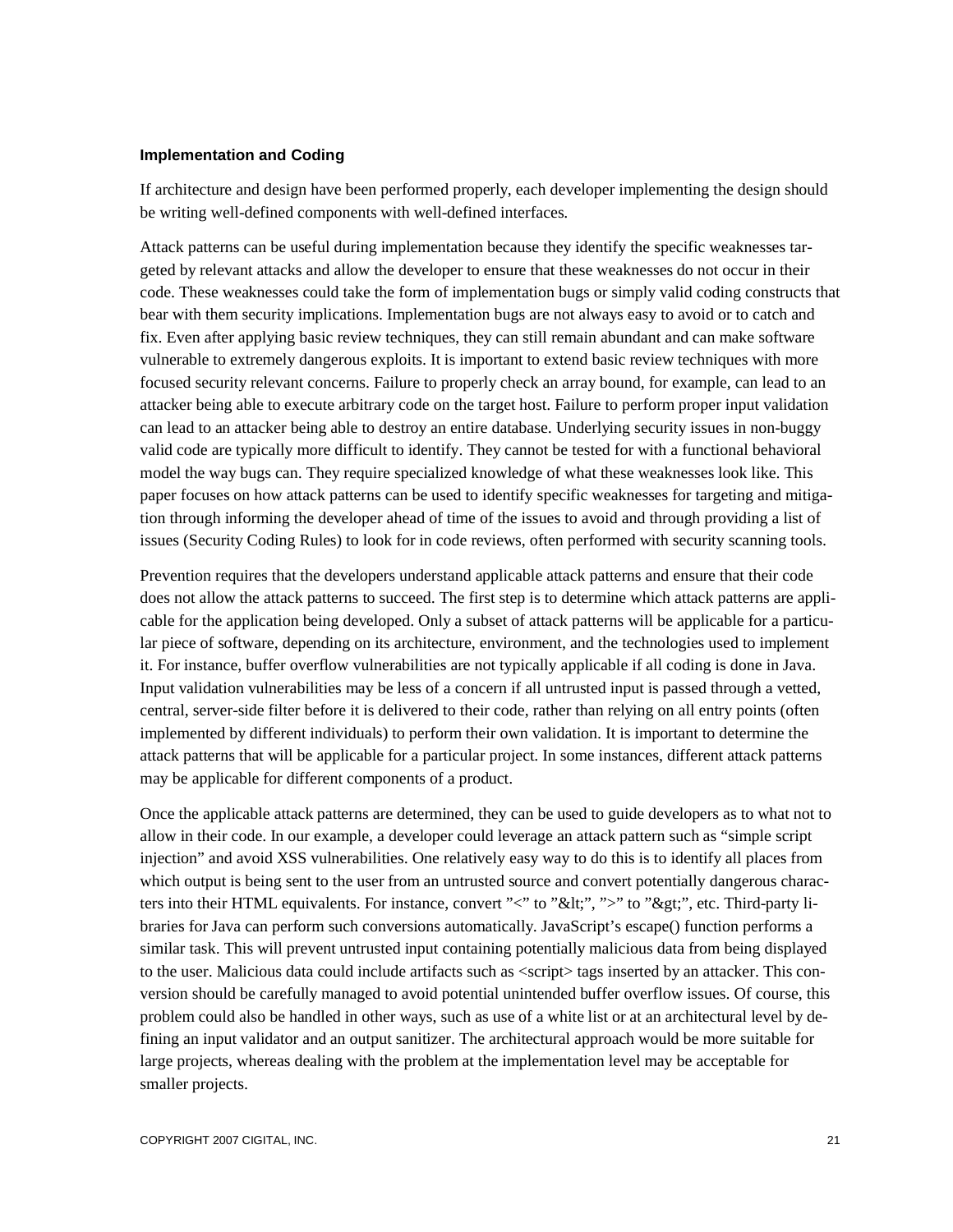Good architecture/design as well as developer awareness, enhanced with attack patterns, can potentially help to minimize many security weaknesses. However, it is also essential to ensure that all source code, once written, is reviewed to validate the absence of targeted weaknesses. Due to the size and monotony of this task, it is typically performed using an automated analysis tool (e.g., those from Fortify, Klocwork, Coverity). Even though analysis tools cannot find all security weaknesses, they can help weed out many potential issues. Using attack patterns as guidance, specific subsets of the tools' search rules can be targeted and custom rules can be created for organizations to help find security weaknesses or instances of failure to follow security standards. For example, revisiting the potential "Simple Script Injection" attack pattern, an organization may have a security standard in which all untrusted input is passed through an input filter, and all output of data obtained from an untrusted source is passed through an encoder. An organization can develop such filters and encoders, and static source code analysis tools can help find occurrences in code where developers may have neglected to adhere to standards and opted to use Java's input/output features directly.

## **Software Testing and Quality Assurance**

Testing and quality assurance is a critical phase in the software development lifecycle. Software must undergo several levels and types of testing before it is released into a production environment. Different levels of testing include unit testing, integration testing, system testing, regression testing, and deployment testing. Different types of testing include functional testing, security testing (including penetration testing), performance testing, data integrity testing, and stress testing. A detailed discussion about all of the various levels and types of testing is out of scope for this paper. However, it is important to note that attack patterns can be leveraged during many different levels and types of testing to help design test cases.

The testing phase is different than the previous ones in the SDLC in that its goal is not necessarily constructive; the goal of risk-based security testing is typically to attempt to break software so that the discovered issues can be fixed before an attacker can find them [Whittaker 03]. The purpose of using attack patterns in this phase is to have the individuals performing the various levels and types of testing act as attackers attempting to break the software.

## *Leveraging Attack Patterns in Unit Testing*

Unit testing involves testing the components or pieces of software independently to ensure that they meet their functional and non-functional specifications. Applicable attack patterns should be used to identify relevant targeted weaknesses and to generate test cases for each component to ensure that they avoid or resist these weaknesses. For example, to test for shell command injection using command delimiters, malicious input strings containing delimiter separated shell commands should be crafted and input to the applicable component(s) to ensure proper behavior when provided with this type of malicious data.

## *Leveraging Attack Patterns in Integration Testing*

Integration testing involves ensuring that software components integrate and interact together properly. This requires not only ensuring that all components compile together and that their interfaces match but also that the actual functionality of the components does not conflict If a good architecture and design are created and proper unit testing is performed, integration testing should reveal less major issues than otherwise. A primary security issue to consider during integration testing is whether the individual components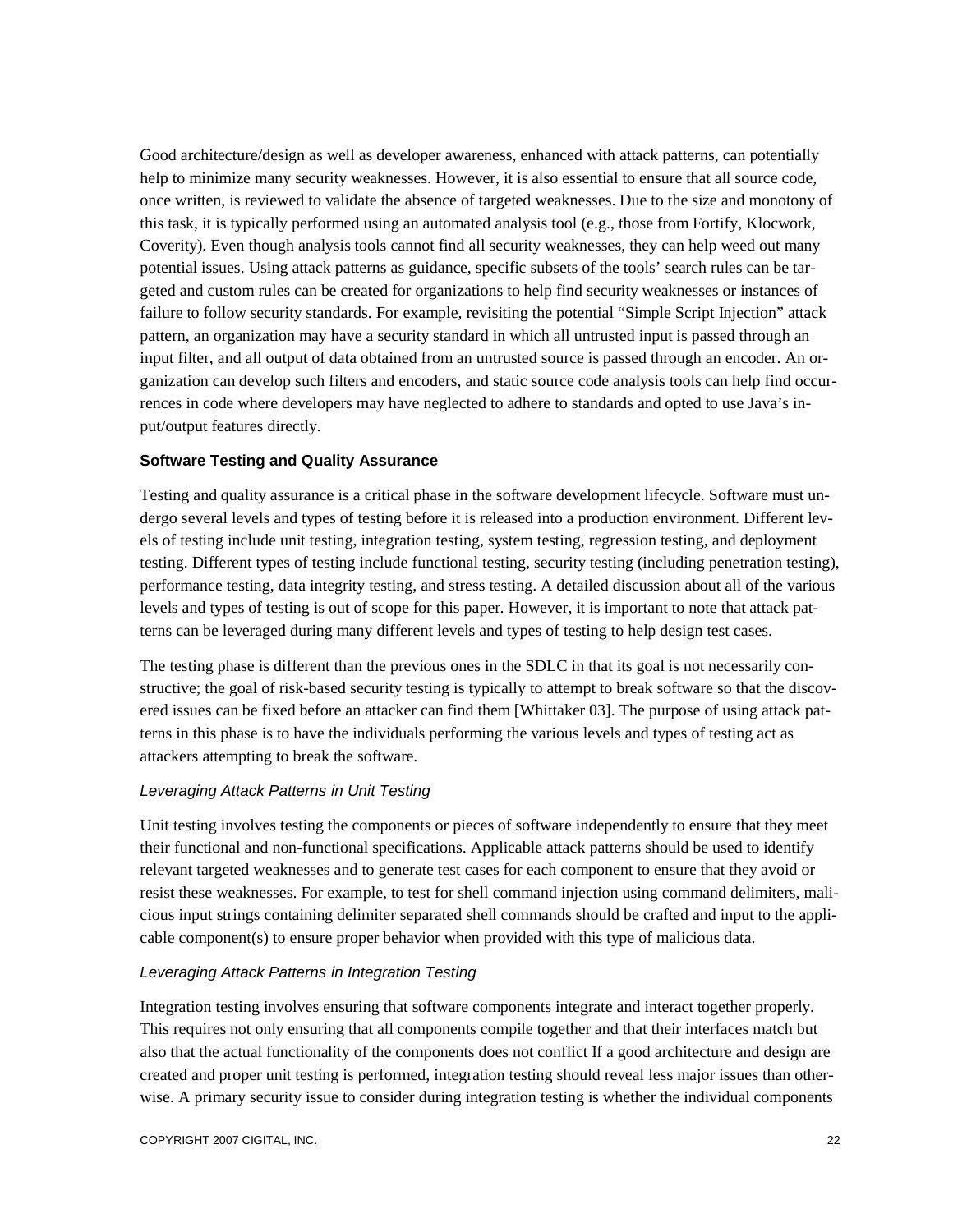make differing assumptions based on security such that the integrated whole may contain conflicts or ambiguities. Attack patterns can be leveraged to create some test cases for integration testing. At a minimum, the attack patterns documented in the architecture/design phase should be used to create integration tests. Other attack patterns may be applicable as well. For instance, the Make the Client Invisible attack pattern can be used to create test cases that simulate an attacker bypassing the client and communicating directly with the server or an attacker modifying the client to send malicious data to the server.

## *Leveraging Attack Patterns in System Testing*

System testing is used to test the entire system to ensure that it meets all of its functional and nonfunctional requirements. Hopefully, attack patterns were used in the requirement gathering phase to generate security requirements. These security requirements should be tested during system testing. For example, the Unicode Encoding attack pattern can be used to generate test cases that ensure that the application behaves properly when provided with unexpected characters. Testers should provide characters that the application is not supposed to accept to the application to see how it behaves. The application's actual behavior when under attack should be compared with the desired behavior defined in the security requirements.

## *Leveraging Attack Patterns in Regression Testing*

Regression testing is the running of existing tests on the software any time that the code is changed to ensure that the change not only caused the intended behavior but also that it did not inadvertently cause any unintended changes. Attack patterns do not bring any new and unique value to regression testing itself. Effective regression testing should include security test cases developed during the other testing levels that were guided by use of attack patterns.

## *Leveraging Attack Patterns for Testing in the Operational Environment*

Even after application of typical testing levels, software brings with it security concerns applicable to testing. Even if security was considered throughout the SDLC when building software, and even if extensive testing has been performed, vulnerabilities will likely still exist in the software. This is because no useful piece of software is 100 percent secure [Viega 01]. For software to be useful, there must be ways to use it. Revisiting the analogy of a bank vault, a vault could be made extremely secure if it were constructed a few miles underground, was surrounded by several hundred feet of steel-reinforced concrete, had no access doors, and could withstand attacks from nuclear bombs. It might even be 100 percent secure, but it would of course be completely useless. For it to be useful, there must be a way to access it, and an attacker is likely to exploit the access point(s) if the access point(s) are the easiest ways of gaining access. Designers and builders can only ensure that they disallow "side-channel" attacks, so that the only way the attacker can access the vault is through the door built into it. The designers can do absolutely nothing to prevent an authorized employee from giving away the combination to the vault to their friends, from leaving the door ajar, etc. The vault itself can be made extremely secure, but the actual operational environment may be completely insecure. Software also faces similar issues. Software can be designed and developed to be extremely secure, but if it is deployed and operated in an insecure fashion many vulnerabilities can be introduced. For example, a piece of software could provide strong encryption and proper authentication before allowing access to encrypted data, but if an attacker can obtain valid authentication credentials he/she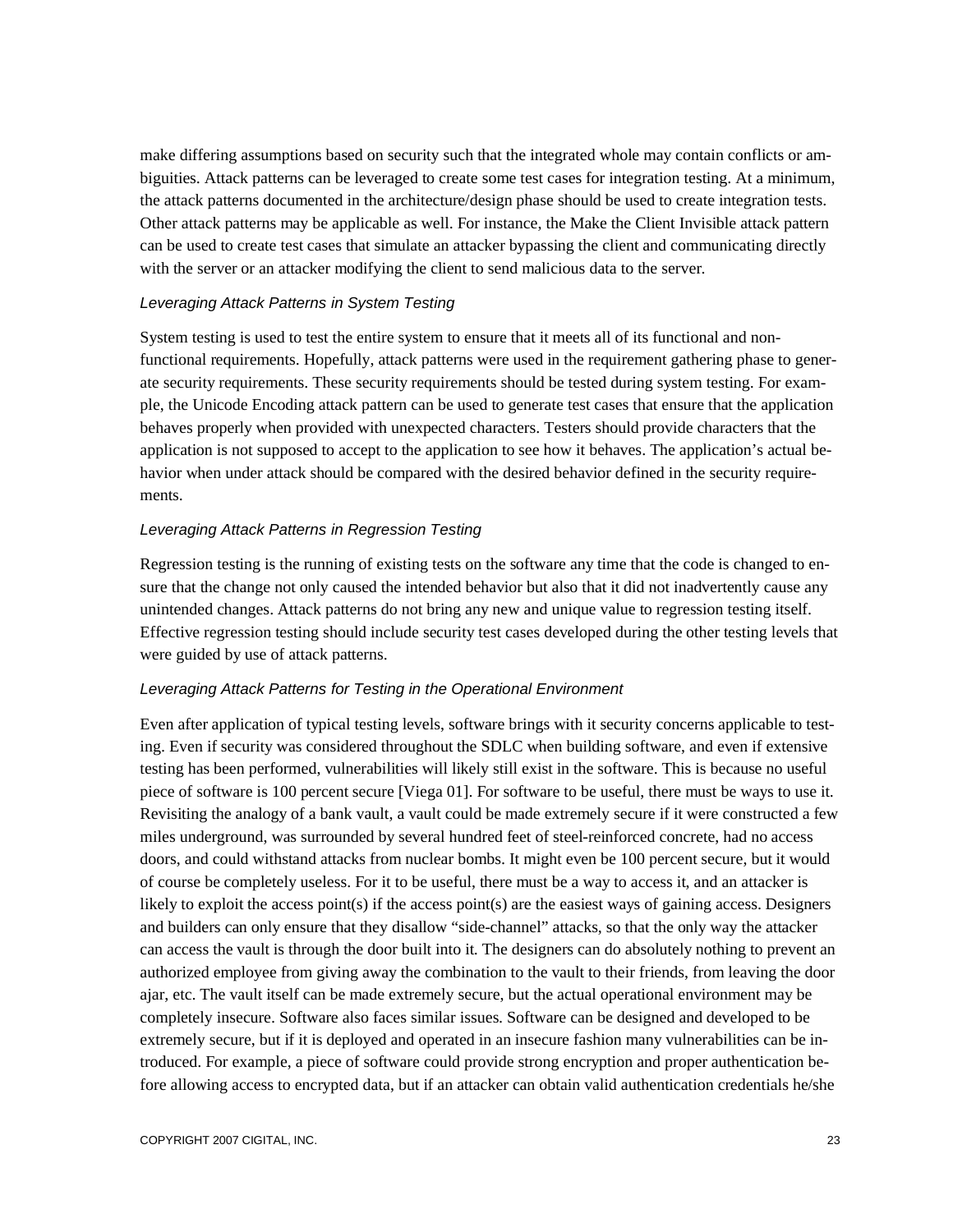can subvert the software's security. Nothing is 100 percent secure, and the environment must be secured and monitored to thwart attacks.

Newer object-oriented programming models involving principles such as inversion of control further complicate the problem. For instance, the Spring framework for Java allows components to be "wired" together declaratively, similar to components being assembled together in a car. The entire car does not need to be rebuilt if a manufacturer decides to use a different brand of tires; the Spring framework enables similar swapping of software components during deployment without requiring rebuilding of large pieces. However, the problem is that the system designers and developers may have made assumptions regarding certain components that may not be satisfied by the components that are actually deployed. Such issues cannot be considered the manufacturer's fault unless they provide insufficient documentation.

Therefore, it is extremely important to perform security testing of the software in its actual operational environment. Vulnerabilities present in software can sometimes be masked by environmental protections such as network firewalls and application firewalls, and environmental conditions can sometimes create new vulnerabilities. Such issues can often be discovered using a mix of white-box and black-box analysis of the deployed environment. White-box analysis of deployed software involves performing security analysis of the software, including its deployed environment, with knowledge of the architecture, design, and implementation of the software. Black-box analysis (typically in the form of penetration testing) involves treating the deployed software as a "black box," and attempting to attack it without any knowledge of its inner workings. While black-box analysis is relatively inexpensive and can find many of the more obvious and small problems, it is not as effective at finding many of the often more significant issues. These issues are typically found only through in-depth white-box analysis. Black-box is good for finding the specific implementation issues you know to look for, while detailed and structured white-box can uncover unexpected architecture/design and implementation issues that you may not have known to look for. Both types of testing are important, and attack patterns can be leveraged for both.

## *Leveraging Attack Patterns for Black-Box Testing*

Black-box testing of web applications is generally performed using tools such as application security testers like those from companies such as SPI Dynamics that automatically run predefined tests. Attack patterns can be used as models to create the tests these tools perform, thereby giving them more significant relevance and effectiveness. Such tools, though, cannot find many types of architectural flaws, or even all implementation errors. These tools generally test for a large variety of attacks, but they generally cannot find subtle architectural vulnerabilities. They effectively find issues that script kiddies and other relatively unskilled attackers would likely exploit. However, a skilled attacker would be able to find many issues that a vulnerability scanning tool simply could not detect. For instance, a lack of encryption for transmitting social security numbers would not be detected using an automated tool, as the fact that social security numbers are unencrypted is not a purely technical flaw. The black-box testing tool cannot determine what information is a social security number and cannot apply business logic. Attack patterns that are useful for creating black-box tests include those that can be executed remotely without requiring many steps. Some examples of vulnerabilities that black-box testing can detect include cross-site scripting using injection of JavaScript in a HTTP parameter and SQL injection using separator characters. Automated tools can be used to create tests, such as where a separator character is inserted into a HTML form field, to observe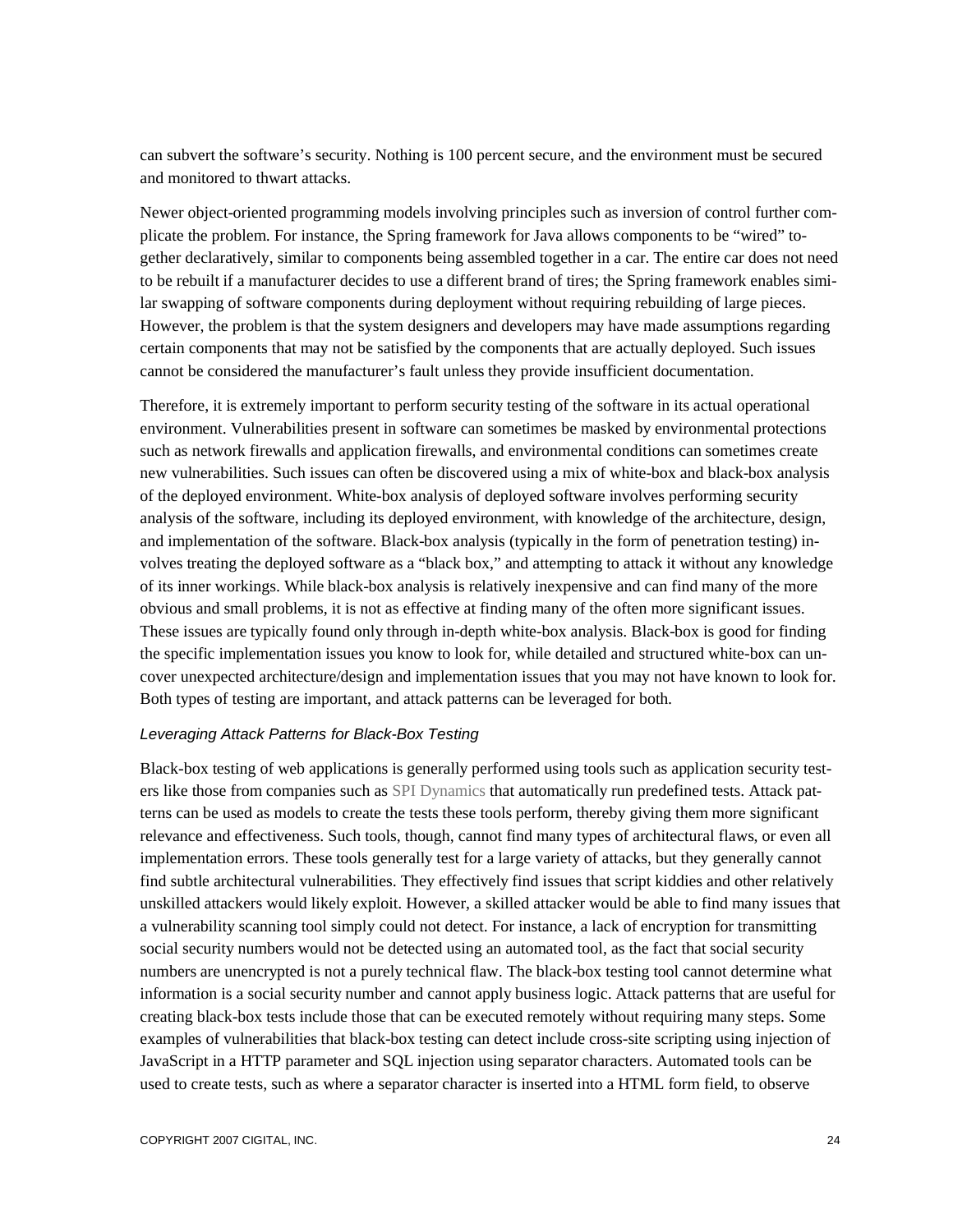whether a database error occurs. Black-box testing of non-web applications can be performed similarly using different tools.

#### *Leveraging Attack Patterns for White-Box Testing*

White-box testing is slower but more thorough than black-box. It involves extensive analysis performed by security experts that have access to the software's requirements, architecture, design, and code. The primary goal of white-box security testing is to find the more obscure implementation bugs not found in black-box testing as well as architecture and design flaws and related security issues. The advantage of white-box testing lies in its thoroughness; security experts may analyze a system for several weeks or months while knowing all of its internal details. If the flaws they find are mitigated, it is unlikely that an attacker with limited knowledge of an application's internal workings will easily find a significant vulnerability. Attack patterns can be leveraged to determine areas of system risk and thereby on which areas of the system white-box analysis should focus. The attack patterns most effective for white-box analysis include those that target architecture and design weaknesses. Attack patterns that target specific implementation weaknesses should not be completely disregarded because, in many cases, implementation weaknesses can only be easily found using manual code reviews (a type of white-box analysis). An attack pattern that could be leveraged in white-box testing of a deployed system is sniffing sensitive data on an insecure channel. Those with knowledge of data sensitivity classifications and an understanding of the business context around various types of data can determine if some information that should always be communicated over an encrypted channel is actually sent over an insecure channel. Such issues are often specific to a deployed environment; thus, analysis of the actual deployed software is required.

## *Leveraging Attack Patterns in the Broader Spectrum of Testing*

The testing phase of the SDLC is vital to ensuring the security of the software under development, and, as outlined here, attack patterns can play a valuable and broad role across the various testing activities. There are other more specific types of testing where attack patterns could be leveraged explicitly or implicitly to test the security of the system, but that level of detail exceeds the scope of this paper. Providing such detail is an excellent opportunity for further research and contribution.

#### **Systems Operation**

System operation and attack patterns are related in two ways. First, attack patterns can guide design of secure operational configurations and procedures. Second, operational knowledge of security issues observed in the fielded system can be used to feed back into the attack pattern generation process.

In many cases, software with known vulnerabilities may be deployed because it may be too expensive to fix the problems, no other alternatives may be available, or it may be less expensive to design operational configurations and procedures to react to attacks instead of actually mitigating the issues in the software itself. Having proper operational configurations and procedures in place also is essential, even if software is highly secure. As described in the Leveraging Attack Patterns for Testing in the Operational Environment section above, environmental conditions can dictate whether certain vulnerabilities are present in deployed software, and a large part of environmental conditions consist of operational configurations and procedures. Hence, proper operational configurations and procedures are essential to creating a secure environment [Graff 03].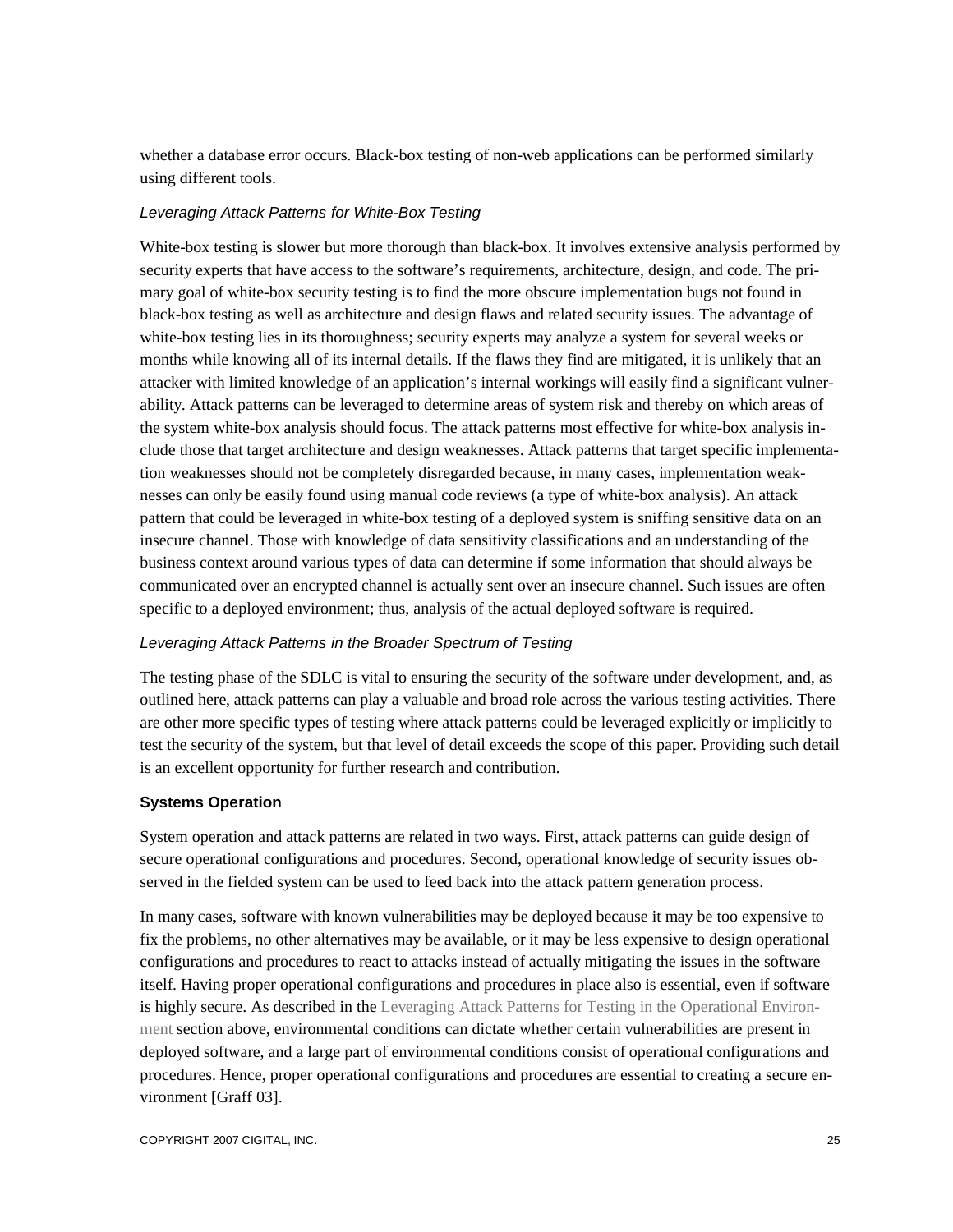Attack patterns describe how an attacker may actually exploit software. Given an attack pattern, there may be ways in which certain operational procedures or environmental configurations can thwart the type of attack. For instance, procedures could be put in place to deal with the decompression bomb attack described in the Attack Pattern Generation section until a vendor patch becomes available. Such procedures may include manually deleting or quarantining suspicious e-mails or temporarily blocking all external email access to an organization.

Operations people, with their knowledge of security issues and familiarity with the methods of attackers in an operational environment, can also be a great source for generating new attack patterns. When indications that a system was successfully exploited are present, an investigation that identifies how the attack was carried out is generally conducted. The process described in the Attack Pattern Generation section above can be used during the investigation to potentially generate new attack patterns. These new attack patterns can then be leveraged to modify existing software and/or environmental configurations or to create additional operational procedures for added security.

## **Policy and Standard Generation**

While, as described in the above sections, attack patterns can certainly be used directly by designers and developers, it is also helpful in many organizations to use attack patterns indirectly during the SDLC by using them to generate policies and standards that are in turn used to develop secure software. These policies and standards can include those generated by third parties, such as with the Payment Card Industry (PCI) standards or those generated for internal use within an organization. Using attack patterns to generate policies is mostly helpful for organizations that need to dictate security standards for other organizations (e.g., credit card consortia, government agencies) and for large software development organizations.

Using policies and standards during the SDLC is not a substitute for the knowledge of attack patterns, and organizations should not rely solely on their software development staff using policies to develop secure software for several reasons. First, it is much easier to concisely describe how software can be abused than to describe how secure software should be built. Mitigations for attack patterns also vary by the technology used. Second, waiting until policies and standards are updated using information from the latest attack patterns adds another layer of indirection that increases the amount of time it takes for software developers to implement countermeasures against the latest attack patterns.

Even though appropriate policies and standards are not substitutes for attack patterns, they are extremely helpful for day-to-day software design and development activities. Policies describe high-level rules that are applicable across all software deployed in an organization. For instance, a policy may state "all data obtained from a network must be sanitized before they are processed by any business logic." This policy may be designed to address attack patterns such as "command delimiters" and "XSS in HTTP headers."

Standards are refinements, often seeded with useful examles, of policies that apply to specific software and/or technologies. For example, addressing the attack pattern of "XSS in HTTP headers" in Java Servlets may require use of standards such as "all data obtained from the network that contain characters must have the following characters removed as soon they are seen by a server: ' $\langle \cdot, \cdot \rangle$ ', ','',''.',''. However, it is important to note that standards should always be developed and deployed in a balanced and comprehensive fashion and not in isolation. For instance, the example in the previous sentence applied in isolation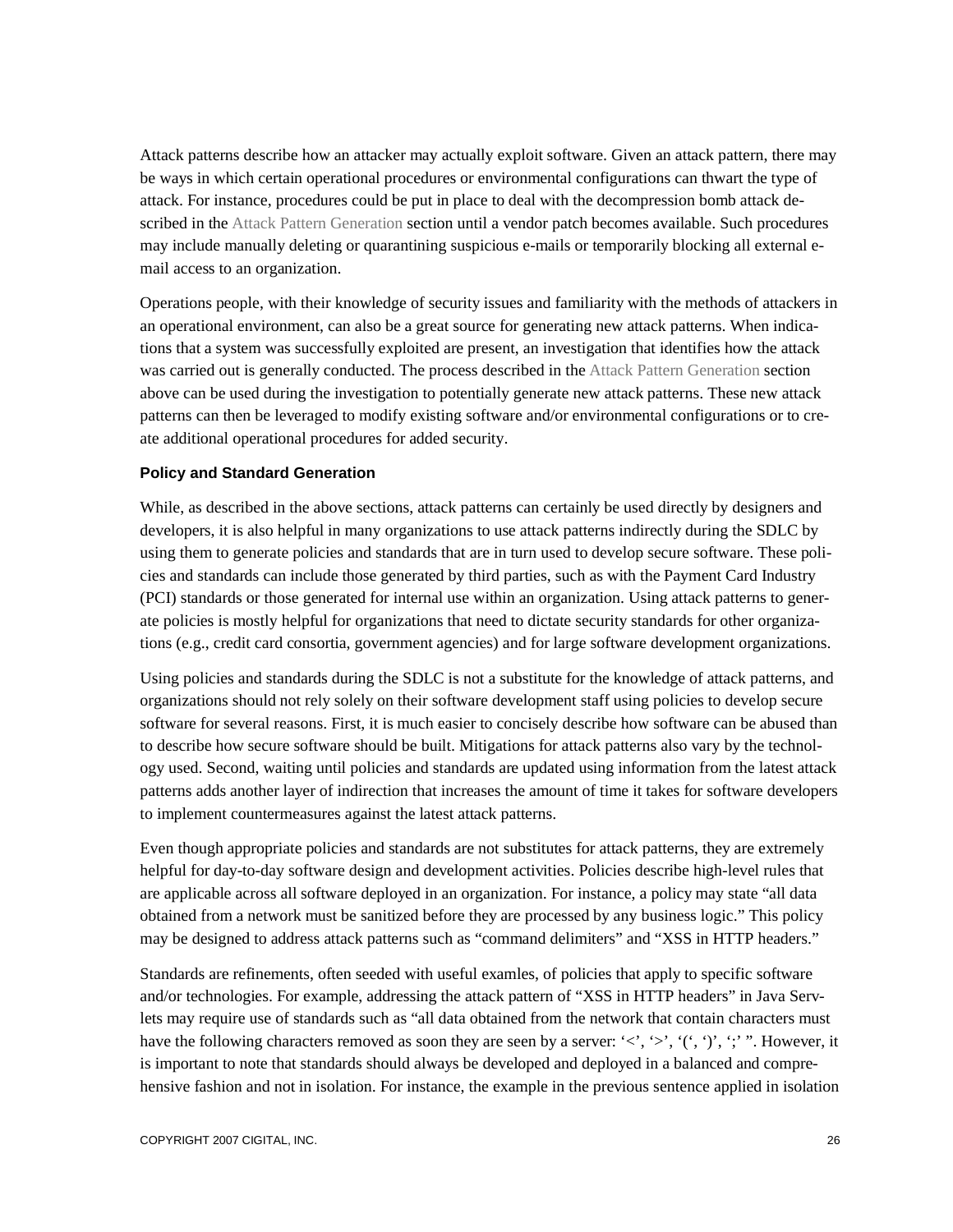could leave a system susceptible to alternate encoding issues and thus should be coordinated and buttressed with other relevant standards as an effective package.

Policies and standards are useful in large organizations because they ensure that mitigations for attack patterns are applied uniformly across all code. Like attack patterns, policies and standards can be used in all phases of the SDLC. Policies and standards also help organizations specify minimal security controls that must be in place for other organizations that handle certain types of data.

## **1.4 Further Information on Attack Patterns**

Attack patterns are a rather new concept and, as of yet, relatively little content is available for further reading. The References section below lists some resources that may prove valuable. Specifically, the following resources are directly relevant and should be considered:

The Common Attack Pattern Enumeration and Classification (CAPEC) initiative sponsored by the Department of Homeland Security. The objective of this effort is to develop and deploy to the public an initial baseline catalog of attack patterns along with a comprehensive schema and classification taxonomy. It is hoped that, after its launch (Q2 2007), this catalog will continue to form the standard mechanism for identifying, collecting, refining, and sharing attack patterns among the software community.

- *Exploiting Software: How to Break Code* [Hoglund 04]
- Attack Modeling for Information Security and Survivability [Moore 01]
- *Matching Attack Patterns to Security Vulnerabilities in Software-Intensive System Designs* [Gegick 05]

## **1.5 Glossary**

| attack         | An attack is the act of carrying out an exploit.                                                                                                                                                                                                                                                                                                                                                                                                                                                                                                                                        |
|----------------|-----------------------------------------------------------------------------------------------------------------------------------------------------------------------------------------------------------------------------------------------------------------------------------------------------------------------------------------------------------------------------------------------------------------------------------------------------------------------------------------------------------------------------------------------------------------------------------------|
| attack path    | An attack path is a path in an attack tree from a leaf node to the root node. An attack<br>path can be a simplistic representation of an attack pattern.                                                                                                                                                                                                                                                                                                                                                                                                                                |
| attack pattern | An attack pattern is a general framework for carrying out a particular type of attack<br>such as a particular method for exploiting a buffer overflow or an interposition attack<br>that leverages architectural weaknesses. In this paper, an attack pattern describes the<br>approach used by attackers to generate an exploit against software.                                                                                                                                                                                                                                      |
| attack tree    | Attack trees (known as "threat trees" by Microsoft) provide a formal, methodical<br>way of describing the security of systems based on various attacks [Schneier 99].<br>The root node of the tree is the attacker's goal (known as "threat" by Microsoft), and<br>the "children" of each node describe a lower-level way of achieving the goal of the<br>parent node. In this manner, the leaf nodes generally contain relatively low-level<br>tasks such as "install a key logger on target machine", and the root node contains a<br>goal such as "obtain administrator's password." |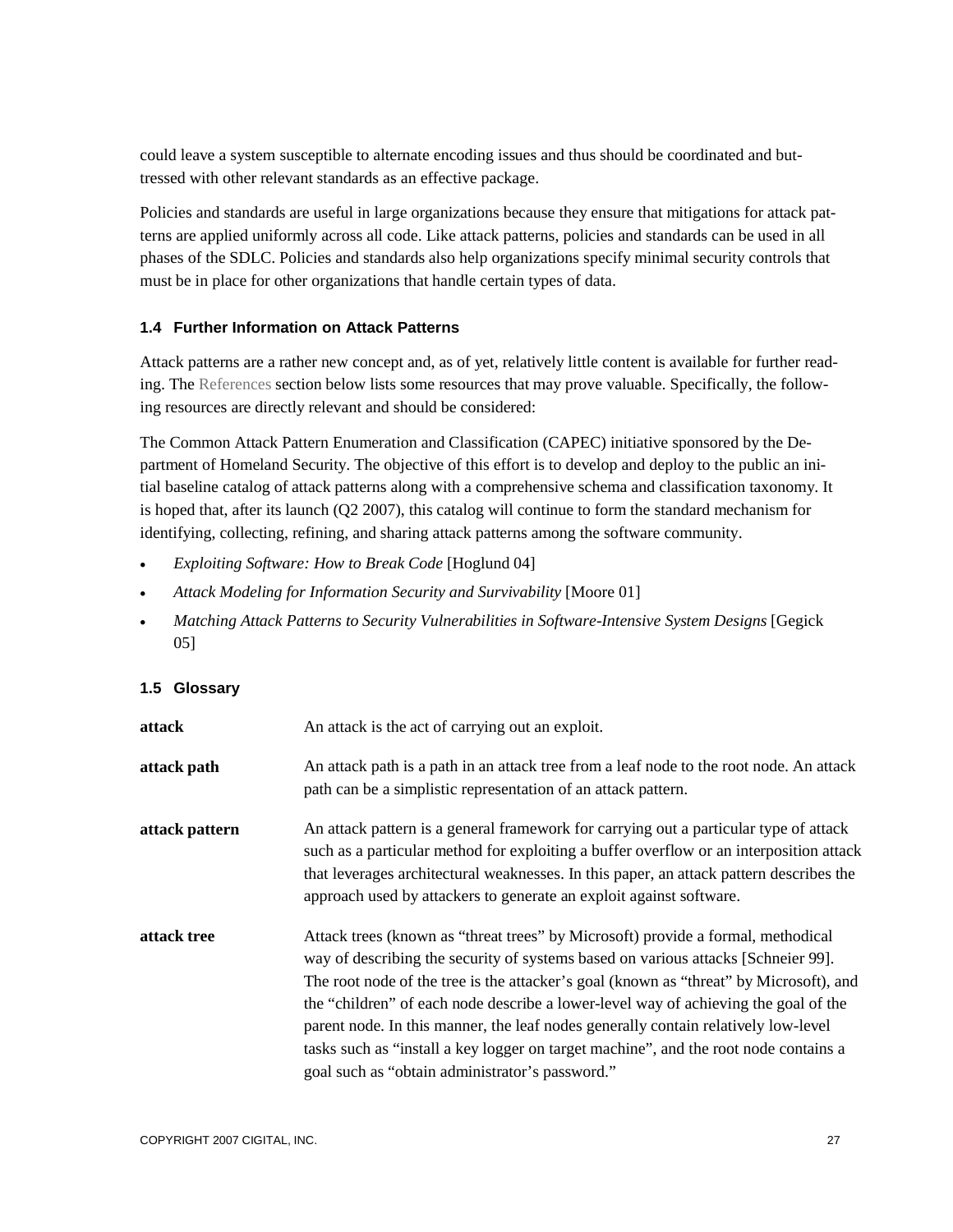| attacker           | An attacker is the person that actually executes an attack. Attackers may range from<br>very unskilled individuals leveraging automated attacks developed by others ("script<br>kiddies") to well-funded government agencies or even large international organized<br>crime syndicates with highly skilled software experts.                                                                                                                                                                                                                                                                                                                                   |
|--------------------|----------------------------------------------------------------------------------------------------------------------------------------------------------------------------------------------------------------------------------------------------------------------------------------------------------------------------------------------------------------------------------------------------------------------------------------------------------------------------------------------------------------------------------------------------------------------------------------------------------------------------------------------------------------|
| bugs               | Bugs are software problems that exist only in code. A bug that exists in code may or<br>may not ever be executed or exploitable. Therefore, a bug may or may not represent<br>a vulnerability in the underlying software. Bugs are used to describe minor imple-<br>mentation errors that are typically easy to fix. Note that simply because bugs are mi-<br>nor implementation errors does not mean that the impact of an attacker exploiting the<br>bug is small. For instance, a buffer overflow is a well-known type of bug that is gen-<br>erally easy to fix. However, exploiting a buffer overflow can give an attacker full<br>control over a system. |
| design pattern     | A design pattern is a general repeatable solution to a recurring software engineering<br>problem.                                                                                                                                                                                                                                                                                                                                                                                                                                                                                                                                                              |
| exploit            | An exploit is a technique or software code (often in the form of scripts) that takes<br>advantage of a vulnerability or security weakness in a piece of target software.                                                                                                                                                                                                                                                                                                                                                                                                                                                                                       |
| flaws              | Flaws are software problems that exist in the software's design. A flaw may or may<br>not represent a vulnerability in the underlying software. Mitigating a flaw typically<br>involves significantly more effort than simply modifying a few lines of code. The<br>problem does not lie solely in the implementation; the underlying design is flawed,<br>and therefore, any implementation that follows the design would contain the flaw.<br>For instance, performing sensitive business logic in an untrusted client application is<br>a design flaw that cannot be mitigated by a simple measure such as modifying array<br>bounds.                       |
| impact             | Impact is the effect that the organization using vulnerable software faces if a vulner-<br>ability were to be exploited. Impact could range from specific tangible values such as<br>monetary fines from the breach of a law or regulation to intangible values such as<br>brand and reputation damage.                                                                                                                                                                                                                                                                                                                                                        |
| misuse/abuse cases | Misuse/Abuse cases can be viewed as use case requirements with an attacker as the<br>actor. They represent actions taken against the software that do not fall within the<br>normal, defined operating parameters of the system. They are typically identified and<br>modeled in an integrated fashion with positive functional use cases for a system.                                                                                                                                                                                                                                                                                                        |
| risk               | Risks capture the likelihood that a vulnerability will be exploited, as well as the po-<br>tential damage (impact) that will occur if it is. It is important to note that risks,<br>threats, and exploits are all separate things. Risks may be present in the target soft-<br>ware, on the target host, or in the broader operational environment of the software.                                                                                                                                                                                                                                                                                            |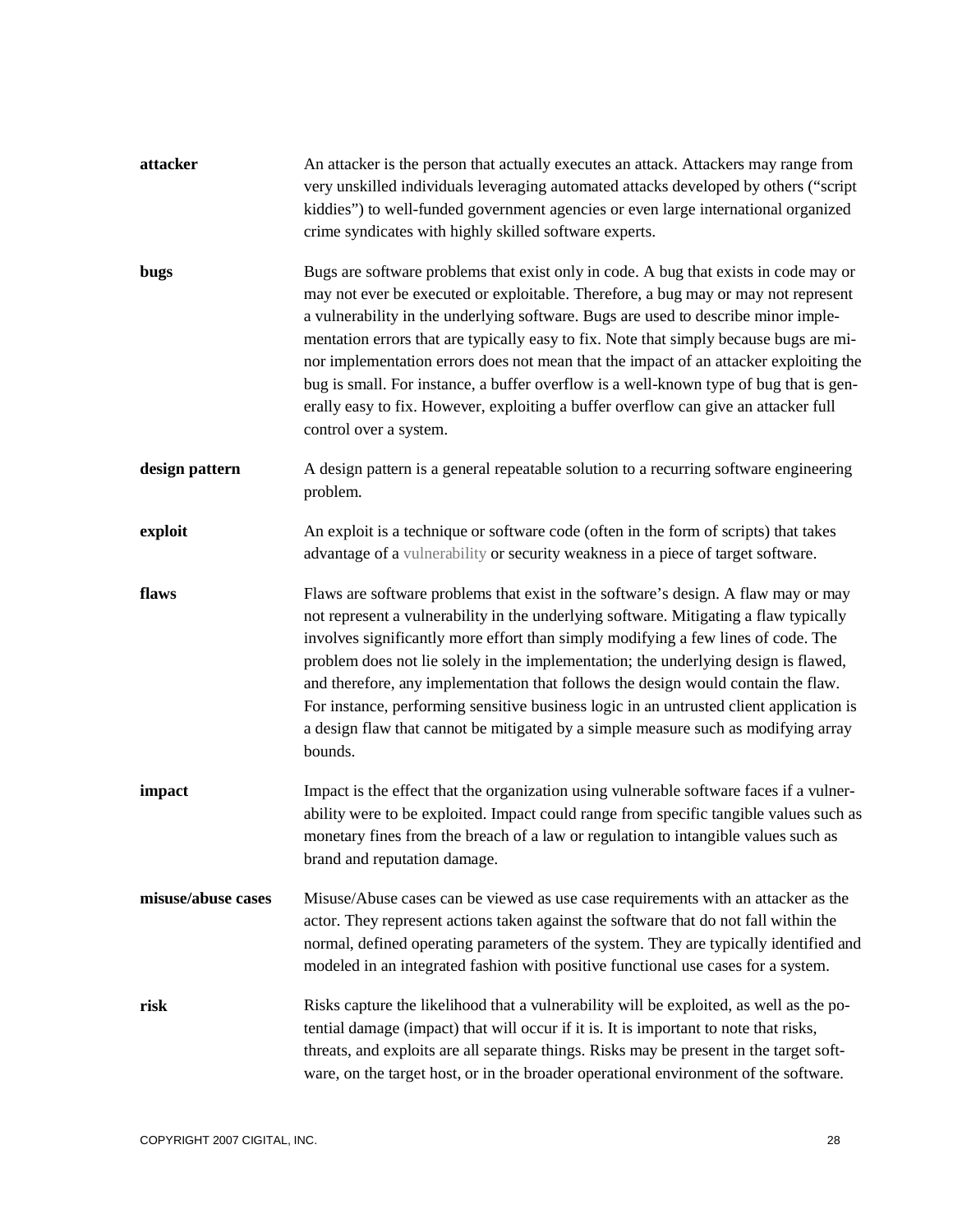| risk analysis    | Risk analysis involves analyzing target software for vulnerabilities and characteriz-<br>ing their nature and potential impact. Microsoft calls this "threat modeling." Risk<br>analysis attempts to identify, prioritize, and plan appropriate mitigation for the risks<br>facing a piece of software.                                                                              |
|------------------|--------------------------------------------------------------------------------------------------------------------------------------------------------------------------------------------------------------------------------------------------------------------------------------------------------------------------------------------------------------------------------------|
| security pattern | A security pattern is a design pattern that is intended to show software developers<br>how to design and implement solutions to common security problems. These solu-<br>tions typically represent software security features. A security pattern may be used to<br>mitigate multiple attack patterns, and an attack pattern may be mitigated using multi-<br>ple security patterns. |
| target host      | A target host is the computer or platform that is running the target software of an<br>attack. A host may be attacked through interfaces of the target software or through<br>purely network-based attack mechanisms.                                                                                                                                                                |
| target software  | Target software is software that is the target of an attack.                                                                                                                                                                                                                                                                                                                         |
| threat           | A threat is an actor or an agent that is a source of danger to the system under consid-<br>eration or the assets to which it has access. The threat can be a person that abuses the<br>software, a program running on a compromised system, or even a non-sentient event<br>such as a hardware failure. A threat exploits a vulnerability in software to attack it.                  |
| vulnerabilities  | A vulnerability is a software weakness that can be exploited by an attacker. Bugs and<br>flaws collectively form the basis of most software vulnerabilities.                                                                                                                                                                                                                         |
| weakness         | A weakness is an underlying condition or construct existing in a software system that<br>has the potential for negatively impacting the security of the system.                                                                                                                                                                                                                      |

## **1.6 References**

[Alexander 64]

Alexander, Christopher. *Notes on the Synthesis of Form*. Cambridge, MA: Harvard University Press, 1964.

[Alexander 77]

Alexander, Christopher; Ishikawa, Sara; & Silverstein, Murray. *A Pattern Language*. New York, NY: Oxford University Press, 1977.

[Alexander 79]

Alexander, Christopher. *A Timeless Way of Building*. New York, NY: Oxford University Press, 1979.

[DOA 88]

Department of the Army. *AR 380-5 Department of the Army Information Security Program, Classified Document and Materiel Storage* (1988).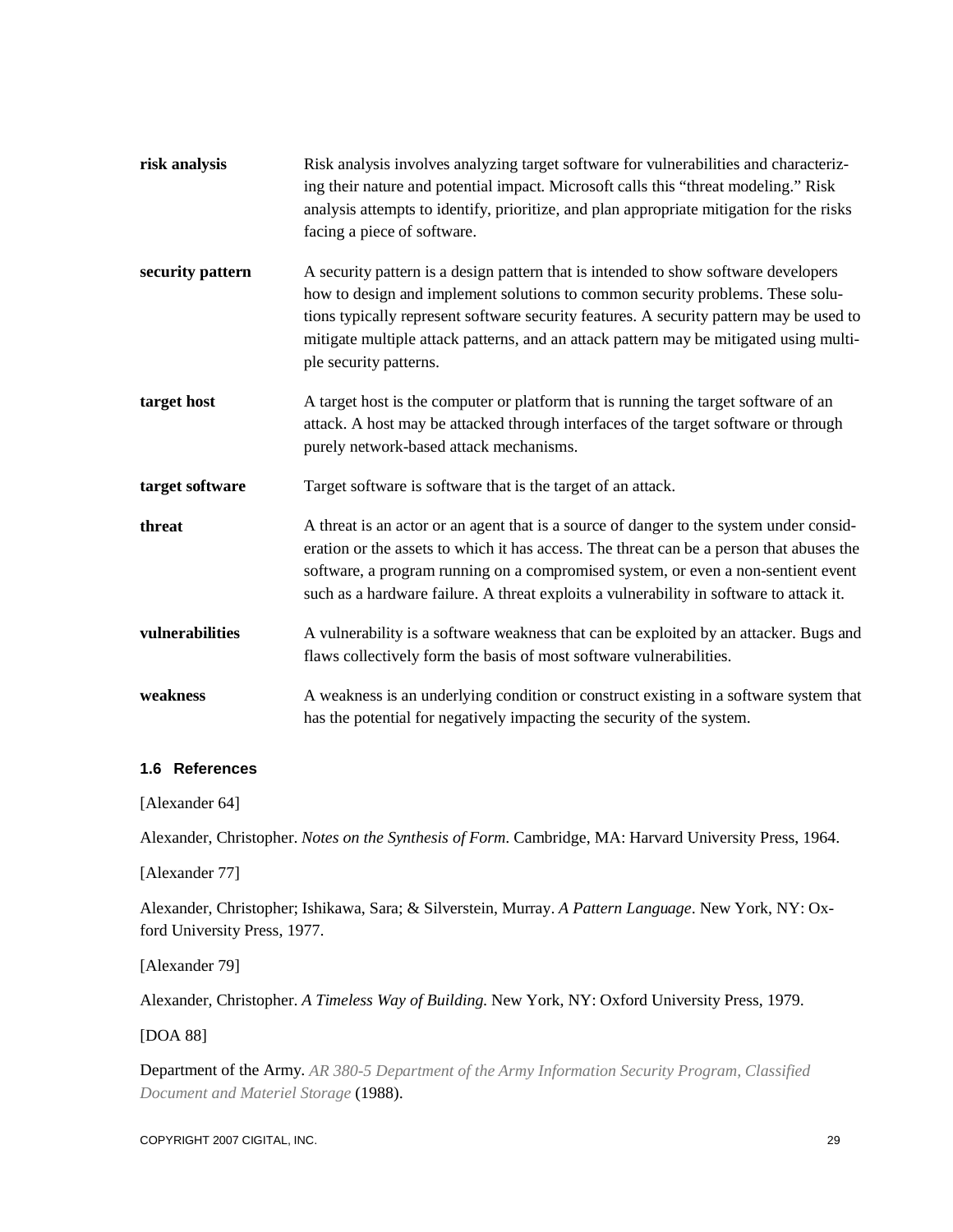[Ellison 06]

Ellison, Robert. *Attack Trees*. (2006).

[Gamma 95]

Gamma, E.; Helm, R.; Johnson, R.; & Vlissides, J. *Design Patterns: Elements of Reusable Object-Oriented Software.* Boston, MA: Addison-Wesley, 1995.

[Gegick 05]

Gegick, Michael & Williams, Laurie. "Matching Attack Patterns to Security Vulnerabilities in Software-Intensive System Designs." *ACM SIGSOFT Software Engineering Notes, Proceedings of the 2005 workshop on Software engineering for secure systems—building trustworthy applications SESS '05, Volume 30, Issue 4*. New York, NY: ACM Press, 2005.

[Graff 03]:Graff, Mark & van Wyk, Kenneth. *Secure Coding: Principles and Practices*. Sebastopol, CA: O'Reilly and Associates, 2003.

[Hoglund 04]

Hoglund, Greg & McGraw, Gary. *Exploiting Software: How to Break Code*. Boston, MA: Addison-Wesley, 2004 (ISBN 0-2017-8695-8).

[Howard 02]

Howard, M.; & LeBlanc, D. *Writing Secure Code*. Redmond, WA: Microsoft Press, 2002.

[Kienzle 01]

Kienzle, Darrell & Elder, Matthew. *Security Patterns* (2001).

[Koizol 04]

Koizol, Jack; Litchfield, D.; Aitel, D.; Anley, C.; Eren, S.; Mehta, N.; & Riley. H. *The Shellcoder's Handbook: Discovering and Exploiting Security Holes*. Indianapolis, IN: Wiley, 2004 (ISBN 0764544683).

[Leveson 83]

Leveson, Nancy G. & Stolzy, Janice L. "Safety analysis of ada programs using fault trees." *IEEE Transactions on Reliability R-32*, 5 (December 1983): 479-484.

[Leveson 04]

Leveson, Nancy. "A Systems-Theoretic Approach to Safety in Software-Intensive Systems." *IEEE Transactions on Dependable and Secure Computing 1*, 1 (January-March 2004): 66-86.

[McGraw 06]

McGraw, Gary. *Software Security: Building Security In*. Boston, MA: Addison-Wesley, 2006. http://www.buildingsecurityin.com